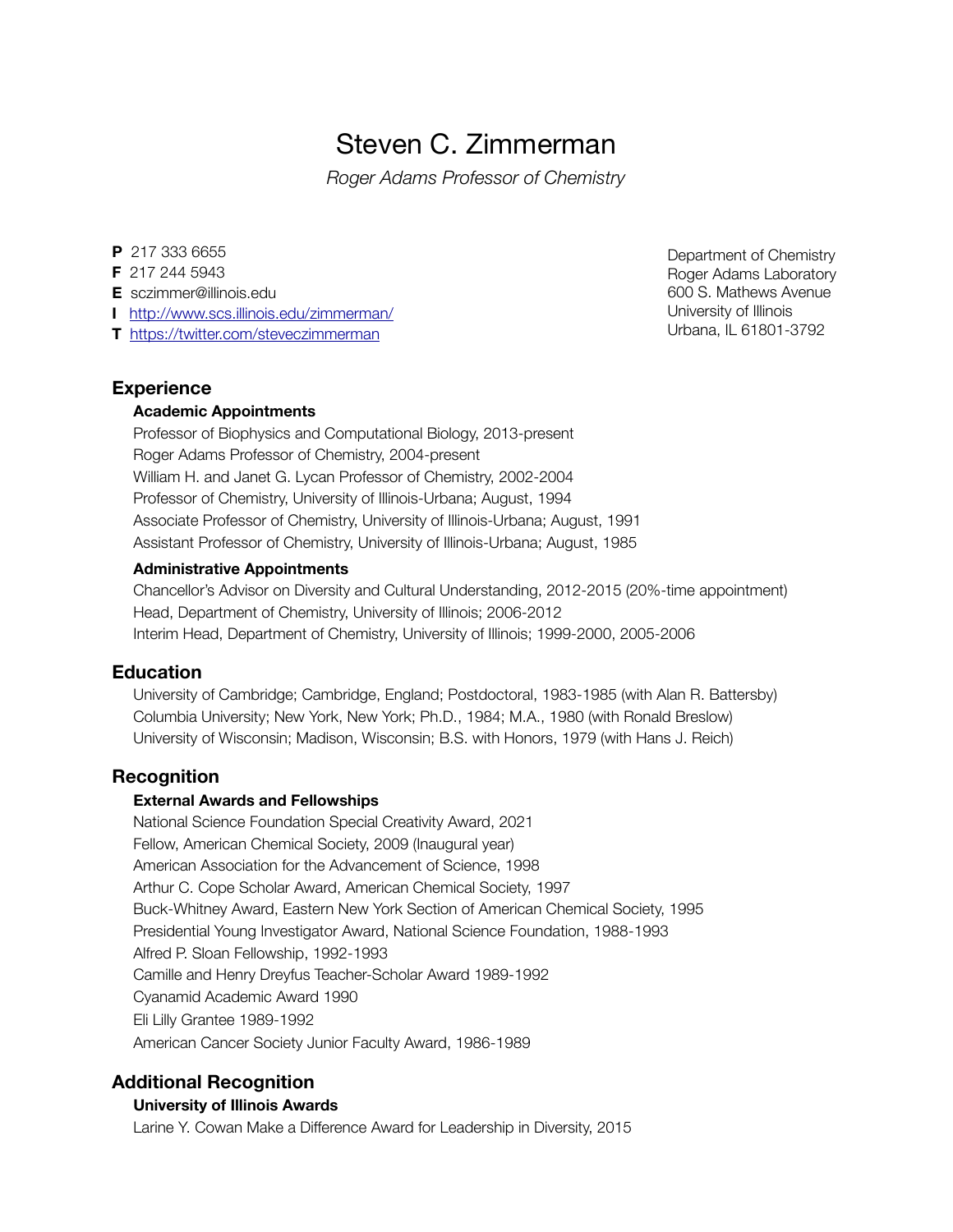#### **University of Illinois Awards (cont.)**

List of Instructors Ranked as Excellent by their Students: S'94 (Chem 136), F'97 (Chem 431), S'02 (Chem 236), F'02 (Chem 431), F'04 (Chem 532), S'05 (Chem 437), F'10 (Chem 236), F'14 (Chem 236), F'15 (Chem 236), S'16 (Chem 590), S'17 (Chem 236), F'17 (Chem 236), F'18 (Chem 236), S'20 (Chem 437) Alumni Discretionary Award, College of Liberal Arts and Sciences, 2003

University Scholar Award, 1991-1992

School of Chemical Sciences Teaching Award, 2018, 1994, 1991

Center for Advanced Study Fellowship, University of Illinois, Spring Term 1989

#### **Prior Awards**

NSF-NATO Postdoctoral Fellowship, 1983-1984, University of Cambridge

Louis P. Hammett Award, 1983, Columbia University

Graduate Student Teaching Award, 1982, Columbia University

Southern California Oil Fellowship, 1979, University of Wisconsin-Madison

# **External Activities, Disciplinary Service, and Outreach Activities**

Member, Synthetic and Biological Chemistry Study Section, National Institutes of Health, Oct. 2017-2021 External Review Committee, Dept. Chemistry, University of Maryland, College Park, MD, Dec. 11-12, 2019 NOBCChE National Meeting, 2 Workshops, St. Louis, MO, Nov. 18-21, 2019 External Review Committee, Dept. Chemistry, University of North Carolina, Chapel Hill, NC, Nov. 8-10, 2018 Participant, Society for the Advancement of Chicanos and Native Americans in Science (SACNAS), San Antonio, TX, Oct. 11-13, 2018 Co-Editor of Special Issue of *Beilstein J. Org. Chem.* (with E. Anslyn), "Supramolecular Chemistry at the Interface of Biology, Materials and Medicine," vol. 12, 2016. [DOI: 10.3762/bjoc.12.105](http://www.beilstein-journals.org/bjoc/single/articleFullText.htm?publicId=1860-5397-12-105). National Science Foundation, Supramolecular Chemistry Panel of the NSF Macromolecular, Supramolecular and Nanochemistry (MSN) program, virtual panel Mar. 3-4, 2016 ACS National Award Selection Committee (ACS Fellows), April 2016 Associate Editor, *Beilstein Journal of Organic Chemistry*, May 2010 - December 2016 External Review Committee, Dept. Chemistry, Purdue University, West Lafayette, IN, Nov. 8-10, 2015 National Institutes of Health, Special Emphasis Panel Ad hoc member ZRG1 BCMB-D (02) 2015/10 - July 16-17, 2015 Myotonic Dystrophy Association, Muscle Walk and Top Community Team fundraising award, Springfield, IL, May 16, 2015 National Science Foundation, Supramolecular Chemistry Panel of the NSF Macromolecular, Supramolecular and Nanochemistry (MSN) program, virtual panel Feb. 19-20, 2015 Coorganizer, Symposium on Supramolecular Chemistry at the Interface of Materials, Biology, and Medicine, PacifiChem 2015 Ad hoc Reviewer for FY14 Peer Reviewed Medical Research Program (PRMRP) for the Department of Defense Congressionally Directed Medical Research Program (CDMRP), Illnesses Related to Radiation Exposure (IRRE) peer review panel, Dec. 10-12, 2014 Participant and speaker at MDA 1st Illinois Muscle Summit, Springfield, IL, Nov. 2014 National Organization of Black Chemists and Chemical Engineers (participant), National Meeting, New Orleans, Sept. 23-25, 2014. American Chemical Society National Awards Selection Committee, 2014-2017 Co-Editor of Special Issue *Israel J. Chem.* (with A. Schepartz), "Supramolecular Chemistry for Biology, Materials and Medicine," vol. 53, issue 8, 2013. DOI: [10.1002/ijch.201310007](http://onlinelibrary.wiley.com/doi/10.1002/ijch.201310007/abstract) Themed Issue *ChemComm* (with Feihe Huang and Rachel O'Reilly), "Polymer Self-Assembly," 2014 Ad hoc reviewer for NIH Special Emphasis Panel [ZGM1 TWD-X (SC)], Nov. 18, 2013 National Diversity Equity Workshop (NDEW - OXIDE): NIH, NSF, DOE Sponsored Workshop - Arlington,

VA, April 15-16, 2013

National Institutes of Health, Special Emphasis Panel Ad hoc member (ZRG1 BCMB-B (02)) - Sept. 9-10, 2012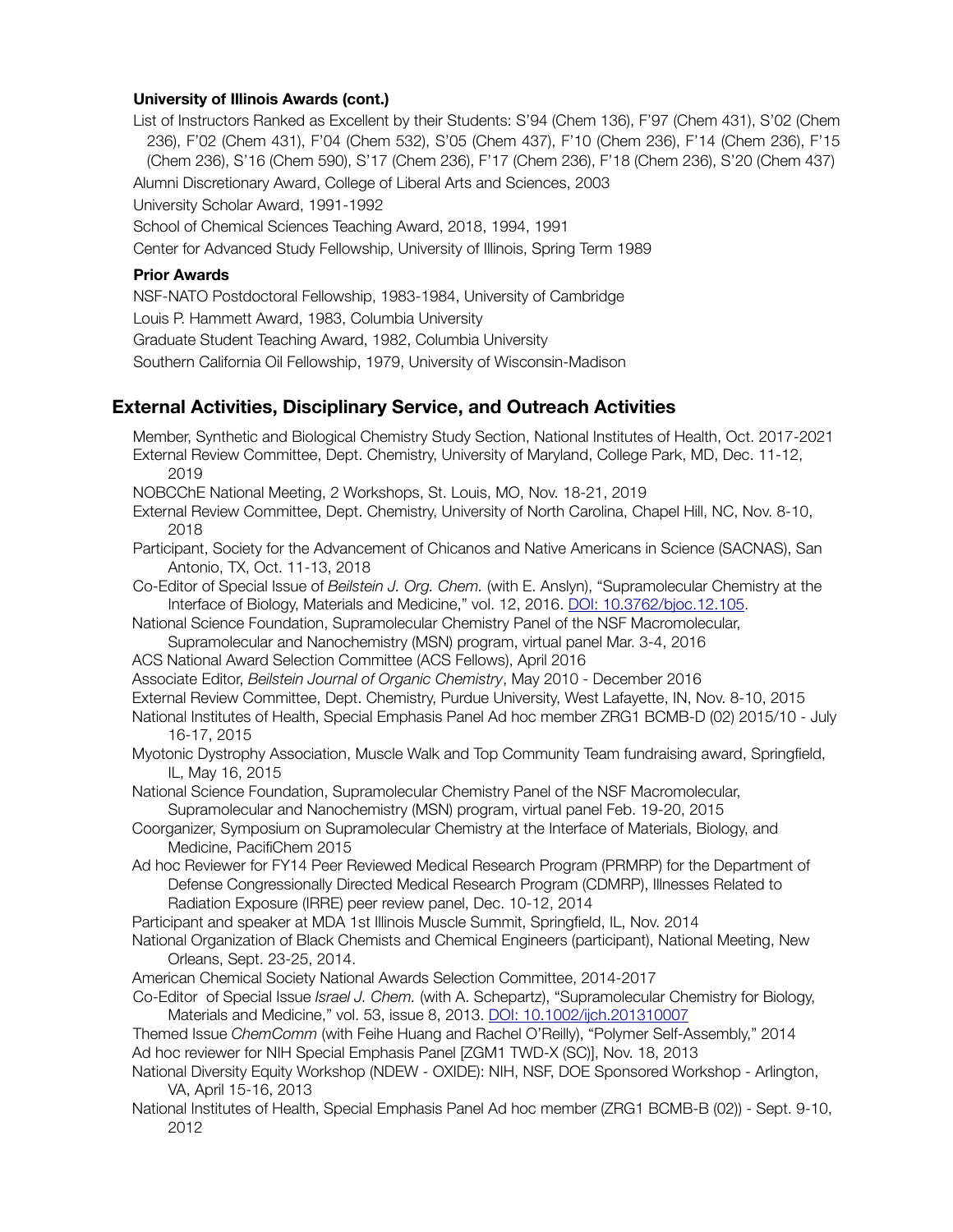#### **External Activities, Disciplinary Service, and Outreach Activities (cont.)**

National Science Foundation, Supramolecular Chemistry Panel of the NSF Macromolecular, Supramolecular and Nanochemistry (MSN) program, Arlington, VA on March 12-13, 2012 National Science Foundation, Macromolecular and Supramolecular Panel 2 of the Macromolecular, Supramolecular, and Nanochemistry (MSN) program on March 21-22, 2011, Arlington, VA National Diversity Equity Workshop (NDEW - OXIDE), Arlington, VA, Jan. 24-26, 2011 Coached group of boys from Locust Valley Middle School, Long Island, NY on their project on artificial antibodies for FIRST Lego League competition held in Massapequa Long Island, Feb. 6, 2011 Ad hoc member of NIH Special Emphasis Panel (ZRG1 BCMB-B (02) Biological Chemistry and Macromolecular Biophysics), Feb. 2011 Organizing Committee for 6th Biennial International Conference on Molecularly Imprinted Polymers, MIP2010, New Orleans, LA, Aug. 9-12, 2010. Ad hoc member of NIH Special Emphasis Panel (Innovator Awards) - Feb. 2010 Ad hoc member of NIH Special Emphasis Panel - mail reviewer, Oct. 2009 Ad hoc member of NIH Special Panel to review EUREKA Proposals, March-April 2008 National Diversity Equity Workshop (NDEW - OXIDE): NIH, NSF, DOE Sponsored Workshop - Excellence Empowered by a Diverse Academic Workforce: Achieving Racial & Ethnic Equity in Chemistry, Arlington, VA, Sept. 24-26, 2007 Coorganizer, Symposium on Organic Approaches to Nanotechnology, American Chemical Society National Meeting, San Francisco, CA, Sept 10-14, 2006 Workshop on Building Strong Chemistry Departments through Gender Equity, co-sponsored by NSF, NIH, and DOE, Arlington, VA, Jan. 29-31, 2006 National Institutes of Health, NIGMS, Young Faculty Mentoring Workshop, Maryland, May, 2006 Chair, 2006 Gordon Research Conference in Organic Structures and Properties (Vice-Chair, 2004) Coorganizer, Symposium on Molecule-Based Materials, PacifiChem 2005 National Institutes of Health, NIGMS, Young Faculty Mentoring Workshop, Maryland, May, 2005 ACS Organic Division, Executive Committee, Member at Large, 2004-2006 Organizing Committee, International Symposium on Supramolecular Chemistry (ISSC-XIII), University of Notre Dame, July 25-30, 2004 Ad hoc member of Medicinal Chemistry A Study Section, NIH, June 2004 American Chemical Society, Division of Organic Chemistry Graduate Fellowship Review Committee, 1999, 2000 (Chair), 2004, 2005 (Chair) ACS Cope Scholar Award Canvassing Committee, 2004 Symposium Organizer and Chair, Ronald Breslow Award for Achievement in Biomimetic Chemistry, ACS National Meeting, Anaheim, CA, March 29, 2004 Organizer/Founder, NSF Young Investigator Workshop on Supramolecular Chemistry, Sanibel, FL 1/04 External Ph.D. examiner, Judith van Gorp, Eindhoven Univ. Technol., Netherlands, May 12, 2004 ACS Organic Division, Alternate Councilor, New York, National ACS Meeting, April 2003 Study Section Boundaries Team to design study sections for Biological Chemistry and Macromolecular Biophysics (BCMP) Integrated Review Groups (IRG), NIH, Bethesda, MD, Feb. 2003 Ad hoc member of NIH-NIGMS National Advisory Council, Bethesda, MD, Jan. 2003 Ad hoc member of Special Study Section to Review proposal for Centers of Excellence in Chemical Methodologies and Library Development, NIH, Washington, D.C., June 2002 Ad hoc member of Medicinal Chemistry A Study Section, NIH, Feb. 2002 Member National Institutes of Health, Bioorganic Natural Products Study Section, Oct. '94-June '98 Special Emphasis Study Section Reviewer, National Institutes of Health, March 2001 Editorial Advisory Board, Journal of Supramolecular Chemistry, 2001-2004 Editorial Advisory Board, Supramolecular Chemistry, 2001-2006 Faculty of 1000, Biomimetic Chemistry Section Editor, 2001-2004 NSF-CAREER External Reviewer, 2000 Editorial Advisory Board, Journal of Molecular Recognition, 1994-1998 Observer, IUPAC General Assembly, Commission on Physical Organic Chemistry, Lisbon University, Lisbon, Portugal, August 5-12, 1993

Ad hoc member of Bioorganic Natural Products Study Section, National Institutes of Health, Feb. 1992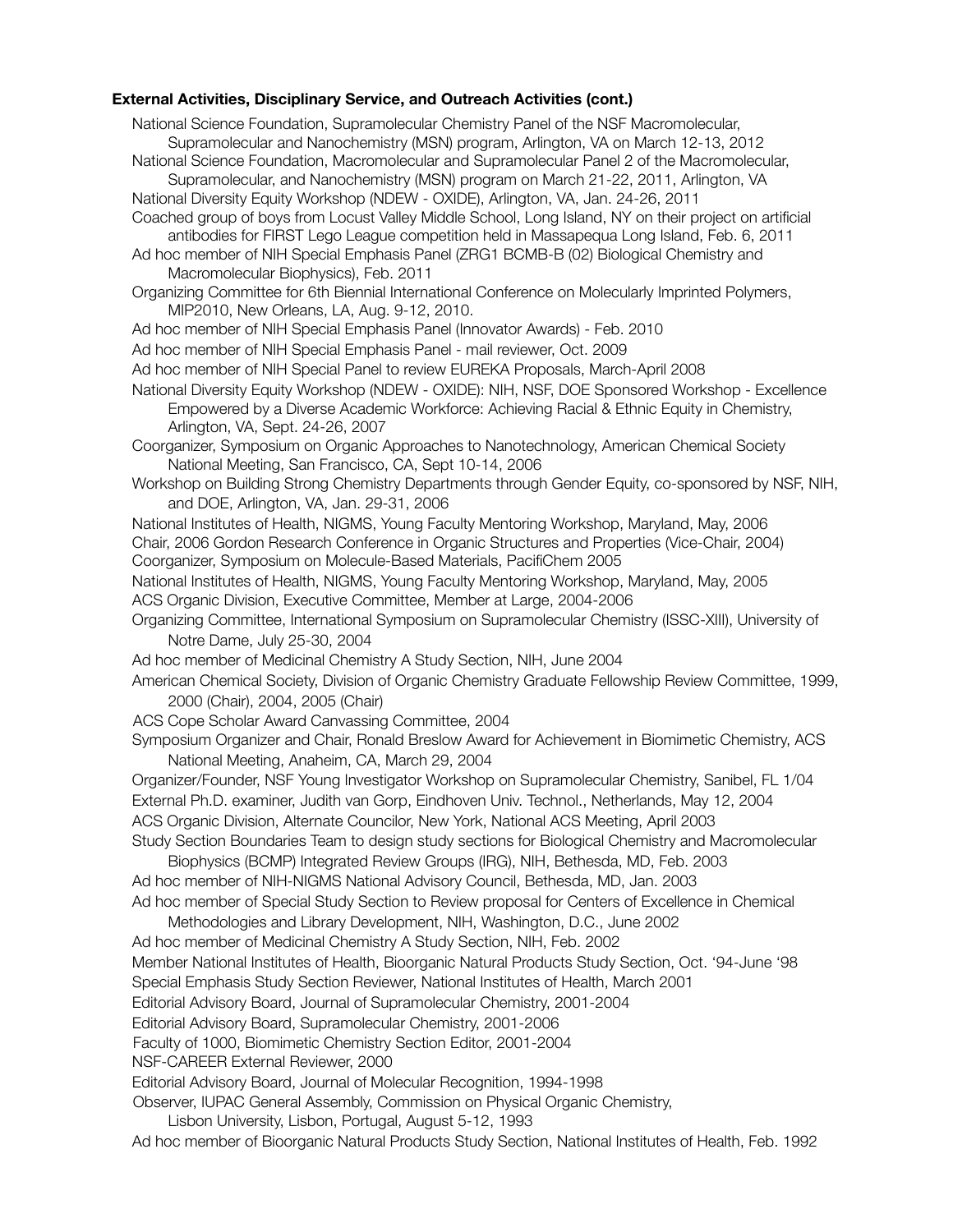## **University of Illinois Service** (major committees and service only)

Chancellor's Task Force on Racism and Social Injustice at the University of Illinois, Working Group 1, Teaching and Scholarship, and subgroup on Faculty/Staff Recruitment and Retention, 2020-2021 Campus Consensual Relationship Policy Task Force, 2019 College of Liberal Arts and Sciences, Strategic Planning Group #3, Diversity and Inclusion, 2019 Campus Awards Committee, 2017-2021 Chair, Director Search, School of Molecular and Cellular Biology, 2017 Graduate Mentoring for Diversity Panelist, Graduate College, Mar. 10, 2017 Chair, I-STEM Review Committee, Provost-mandated program review, 2016 Department of Chemistry, Head Search Committee, 2016 Department of Microbiology, Head Review Committee, Chair, 2015 "How an Organic Chemist Views the World. Small Molecules Serving Chemistry, Biology, Materials and Medicine," UIUC ACS Student Chapter General Meeting, Feb. 18, 2015 American Chemical Society Student Members (ACSSM) Science Cafe, May 4, 2014 College of Liberal Arts and Sciences, Dean Search Committee, 2013-2014 UIUC Senate Committee on Honorary Degrees, 2013-2014 Chancellor's Advisor on Diversity and Cultural Understand / Enhancing Diversity, Gaining Excellence (EDGE) Council, 2012-2015 Created and was instructor of a Preparing Future Faculty Course (Chem 590F), developed in collaboration with Graduate College and partnering with local colleges and universities, S 2012, 2013, 2016 University of Illinois at Urbana-Champaign Senator 2012-2014 Campus Gender Equity Committee, 2011-2013 Stewarding Excellence @ Illinois, Review Committee for the Office of the VCIA, 2010 Search Committee, Director, Beckman Institute, 2009 LAS Dean's Strategic Advisory Review (StAR) Committee, 2009-2011 Office of Technology Management, Advisory Board, Fall 2008 Head, Department of Chemistry, 2006-2012 Interim Head, Department of Chemistry, 2005-2006 Chair, Committee to Perform Five-Year Review of Head of Geology, Spring, 2005 Chair, Department of Chemistry, Graduate Program Review Committee (2004-2005) Provost's Campus Budget Oversight Committee, 2000-2004 College of Liberal Arts and Sciences, Executive Committee, Fall 2003 (temporary appointment) Head, Organic Area, Department of Chemistry, 2001-2002 Responsible Conduct of Research Education Committee, 2001-2002 Faculty Search Committee, Department of Civil and Environmental Engineering, 2000-2001 Beckman Institute Coordinating Committee, 1999-2001 School of Chemical Sciences, Executive Committee 1999-2000 Interim Head, Department of Chemistry, 1999-2000 Search Committee, Director of School of Chemical Sciences, 1999 Staff Committee, Department of Chemistry, 1997-1999 Graduate College Executive Committee, 1997-1999 Beckman Institute Program Advisory Board, 1997-1999 Search Committee, Head of Chemistry, 1994

# **Administrative Accomplishments**

#### **Department Head** (Interim, 1999, 2005; Permanent, 2006-2012)

*Summary*. Managed an academic staff of 115 full time equivalents (FTE) with a State budget of \$8.4 M and total expenditures of \$26.7M, including federal research grants and contracts. Staff included 34.5 tenure track faculty, 40 postdoctoral associates, 31 academic professionals, 14 civil servants, and 9 instructional staff. Supervised undergraduate and graduate programs containing 461 and 304 students, respectively. Combined programs delivered nearly 48,000 instructional units per year. Managed 156,684 net assignable square feet of research and teaching space spread across 4 buildings.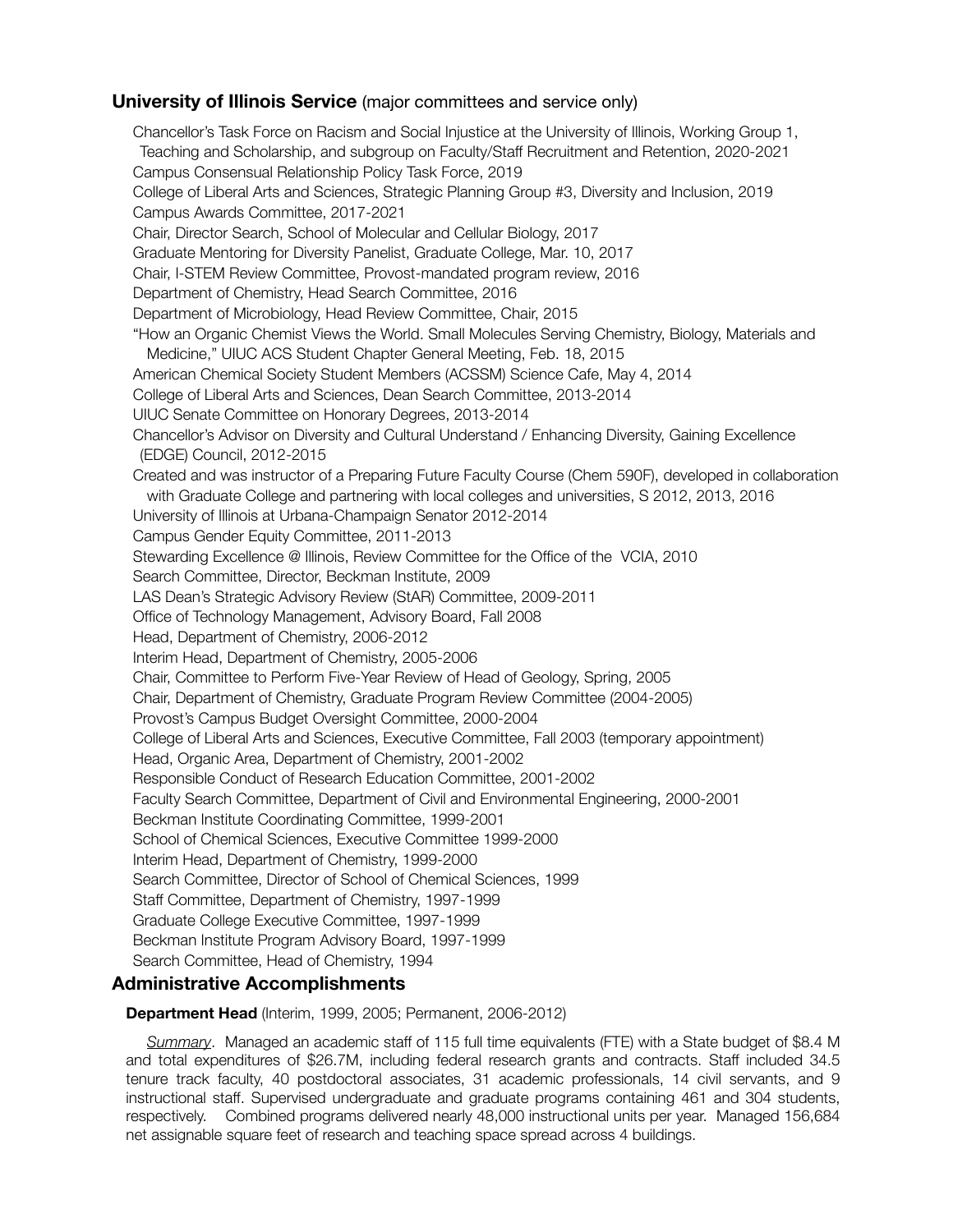#### **Department Head (cont.)**

#### *Major Accomplishments*

- *•* Initiated and successfully led the 2005-2011 \$60M Brilliant Futures fundraising campaign for Department of Chemistry with largest single department target at the University of Illinois. Also initiated Vision 2020 campaign to raise \$20M by 2020, with lead gifts secured.
- *•* Major gifts secured from alumni included \$9.75M for Springborn Fellowship Program, \$3M for Richard E. Heckert Endowed Chair and Harold Snyder Graduate Fellowship, \$2.4M for Victor and Janet Buhrke Fund, \$2M for Kenneth L. Rinehart Endowed Chair in Chemistry, and \$1.4M for G. L. Clark Professorship in Chemistry and Buhrke Graduate Fellowship. In 2007-08, largest fundraising total of any unit head at Illinois and three largest unit gifts for University of Illinois.
- *•* Obtained campus funding for and successfully recruited senior faculty members, Sharon Hammes-Schiffer from the Penn State University, Catherine J. Murphy from the University of South Carolina, So Hirata from the University of Florida, John F. Hartwig from Yale University, and Anne M. Baranger from Wesleyan University. Designed and oversaw \$5M laboratory remodeling project to accommodate Hartwig-Baranger pair and the required relocation of six senior faculty offices/ laboratories.
- Oversaw completion of \$14M renovation of Chemistry Library and Organic Teaching Laboratories.
- *•* Obtained Provost Office authorization for full renovation of Chem Annex with addition and with Harley-Ellis-Devereaux architects, developed architectural plans.
- *•* Developed a 10-year financial plan to retire \$8.5M inherited Department debt, securing commitment for >\$1M per year in differential tuition to be brought into the Department of Chemistry.
- *•* Over 8 years as Department Head hired or appointed 16 total tenure track faculty in Chemistry with a 1:1 male-female ratio (not including joint appointees). Successfully increased diversity of faculty, students, and staff and improved national ranking (NRC).
- *•* Concerted and successful effort to diversify faculty, staff, and student body along with increasing excellence.
- *•* Negotiated and oversaw cooperative program with Hanoi University of Science (HUS) to train Vietnamese faculty in the teaching of undergraduate chemistry and port the University of Illinois, Department of Chemistry undergraduate curriculum to HUS and then to other Vietnamese National Universities.

# **ORCID QR Code (ORCID ID:** <https://orcid.org/0000-0002-5333-3437> **)**



## **Patents**

Steven C. Zimmerman, Chun-Ho Wong, Paul J. Hergenrother, Jessie Peh, "New Substituted Triaminotriazine Compounds Useful e.g. For Inhibiting Binding of Muscleblind-like Protein, and Treating Myotonic Dystrophy (Myotonic Dystrophy Type 1) or Treating or Reducing Symptoms of Myotonic Dystrophy, US Patent 8,754,084, 2014.

Steven C. Zimmerman, Long M. Luu, Lien T. T. Nguyen, "Compounds and methods for myotonic dystrophy therapy," US Patent 9,376,421, 2016.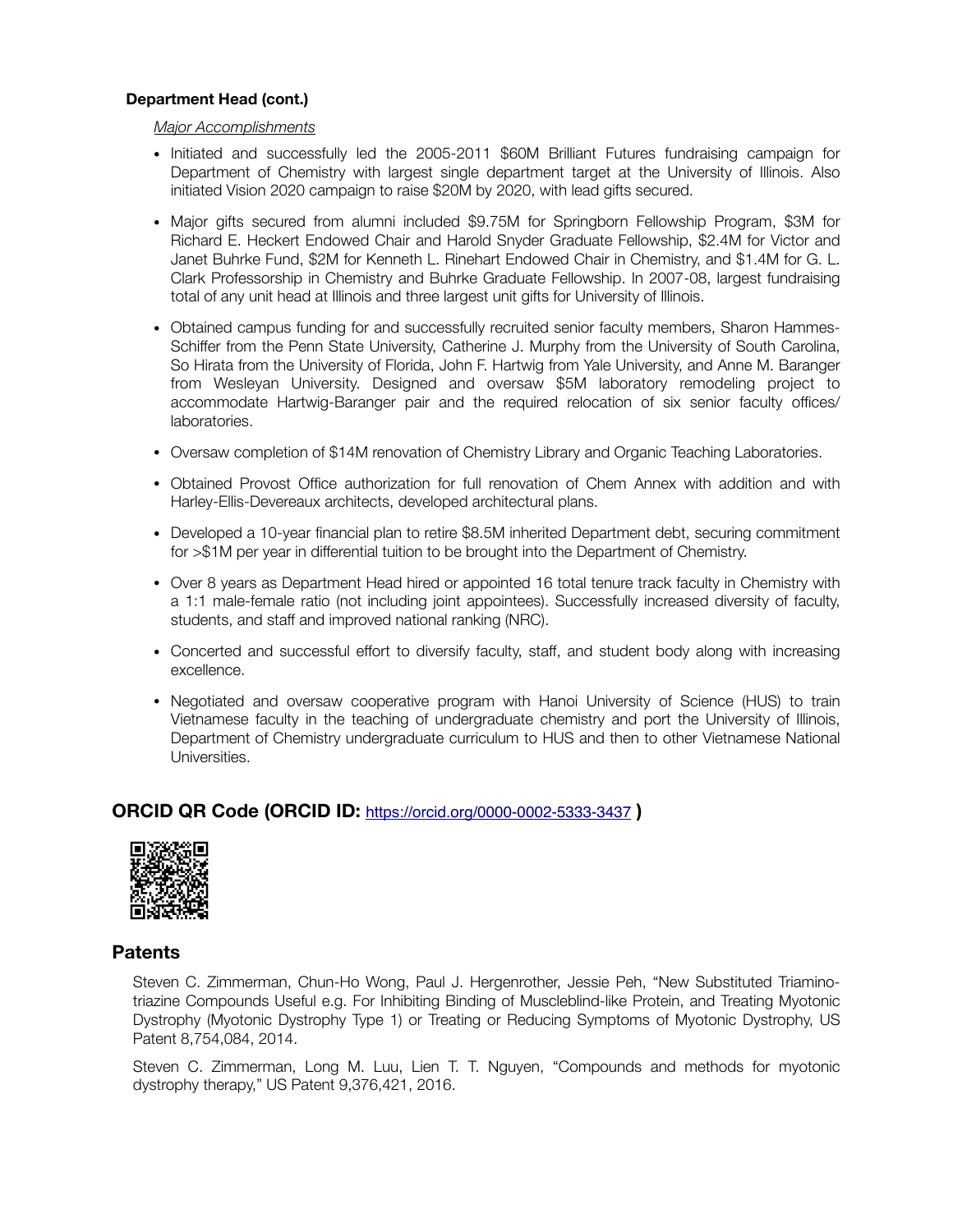# **Patents (cont.)**

Steven C Zimmerman, Chun-Ho Wong, Paul J Hergenrother, Jessie Peh, "Therapeutic methods and agents for treating myotonic dystrophy," US Patent 9,382,215, 2016.

Larissa M. Q. Reyes, J. Keith Harris, Christopher J. Tucker, Joshua S. Katz, Brittany A. Walker, Steven C. Zimmerman, "Scale Inhibition Treatment of a Water System Involves Introducing Aqueous Scale Inhibiting Composition Into the Water System in Which the Composition Contains Carboxylated Hyperbranched Polyglycerol," Patent WO2017044383-A1.

Hsuan-Chin Wang, Steven C. Zimmerman, and David M. Laganella, "Microcapsule composition useful for releasing hydrophobic liquid, comprises core comprising hydrophobic liquid, and shell comprising reaction product of simple diester diacid chloride monomer and polyamine," US2018116212-A1, 2018.

Keith Harris, Joshua S. Katz, D. M. Laganella, Shampa R. Samanta, Brittany A. Walker, Steven C. Zimmerman, "Protected antimicrobial composition used to add to oil well, water reservoir, natural gas reservoir, paint, film, pressure treated wood, coating, caulk, wall board or plastic comprises substituted 1,1-dimethoxy-propane compounds," Patent US2019062260-A1.

Yugang Bai, Steven C. Zimmerman, Auinash Kalsotra, "New multivalent ligand comprising substituted (1,3,5)triazine compound is rCUG(exp) binder used to reduce symptoms of myotonic dystrophy type 1," Patent WO2019040750-A1.

## **Publications**

- 1. Steven C. Zimmerman, Anthony W. Czarnik, and Ronald Breslow, "Intramolecular General Base-Acid Catalysis in Transaminations Catalyzed by Pyridoxamine Enzyme Analogues," *J. Am. Chem. Soc.* **1983**, *105*, 1694. [DOI: 10.1021/ja00344a069.](http://pubs.acs.org/doi/abs/10.1021/ja00344a069)
- 2. Steven C. Zimmerman and Ronald Breslow, "Asymmetric Synthesis of Amino Acids by Pyridoxamine Enzyme Analogues Utilizing General Base-Acid Catalysis," *J. Am. Chem. Soc.* **1984**, *106*, 1490. [DOI:](http://pubs.acs.org/doi/abs/10.1021/ja00317a054) [10.1021/ja00317a054.](http://pubs.acs.org/doi/abs/10.1021/ja00317a054)
- 3. Steven Charles Zimmerman, "Beta-Eliminations and the Asymmetric Synthesis of Amino Acids by Pyridoxamine Enzyme Analogues Utilizing General Base-Acid Catalysis," Ph.D. thesis, Columbia University, New York, NY, 1984.
- 4. Wayne Weiner, Jeffrey Winkler, Steven C. Zimmerman, Anthony W. Czarnik, and Ronald Breslow, "Mimics of Tryptophan Synthetase and of Biochemical Dehydroalanine Formation," *J. Am. Chem. Soc.*  **1985**, *107*, 4093. [DOI: 10.1021/ja00299a064](http://pubs.acs.org/doi/abs/10.1021/ja00299a064).
- 5. Simon P. D. Turner, Michael H. Block, Zhi-Chu Sheng, Steven C. Zimmerman, and Alan R. Battersby, "Syntheses Relevant to Vitamin B12 Biosynthesis: Synthesis of (+)-Faktor-I Octamethyl Ester," *J. Chem. Soc., Chem. Commun.* **1985**, 583. [DOI: 10.1039/C39850000583.](http://pubs.rsc.org/en/content/articlelanding/1985/c3/c39850000583#!divAbstract)
- 6. Michael H. Block, Steven C. Zimmerman, Graeme B. Henderson, Simon P. D. Turner, Steven Westwood, Finian J. Leeper, and Alan R. Battersby, "Syntheses Relevant to Vitamin  $B_{12}$  Biosynthesis: Synthesis of Sirohydrochlorin and of its Octamethyl Ester," *J. Chem. Soc., Chem. Commun.* **1985**, 1061. [DOI: 10.1039/C39850001061](http://pubs.rsc.org/en/content/articlelanding/1985/c3/c39850001061#!divAbstract).
- 7. Ronald Breslow, Anthony W. Czarnik, Manfred Lauer, Reinhardt Leppkes, Jeffrey Winkler, and Steven C. Zimmerman, "Mimics of Transaminase Enzymes," *J. Am. Chem. Soc.* **1986**, *108*, 1969. [DOI: 10.1021/](http://pubs.acs.org/doi/abs/10.1021/ja00268a040) [ja00268a040](http://pubs.acs.org/doi/abs/10.1021/ja00268a040).
- 8. Alan R. Battersby, Simon P. D. Turner, Michael H. Block, Zhi-Chu Sheng, and Steven C. Zimmerman, "Synthetic Studies Relevant to Biosynthetic Research on Vitamin  $B_{12}$ . Part 8. Synthesis of  $(\pm)$ -Faktor-I-Octamethyl Ester," *J. Chem. Soc., Perkin Trans I* **1988**, 1577. [DOI: 10.1039/P19880001577.](http://pubs.rsc.org/en/content/articlelanding/1988/p1/p19880001577#!divAbstract)
- 9. Steven C. Zimmerman and Craig M. VanZyl, "Rigid Molecular Tweezers: Synthesis, Characterization, and Complexation Chemistry of a Diacridine," *J. Am. Chem. Soc.* **1987**, *109*, 7894-7896. [DOI:](http://pubs.acs.org/doi/abs/10.1021/ja00259a055) [10.1021/ja00259a055.](http://pubs.acs.org/doi/abs/10.1021/ja00259a055)
- 10. Steven C. Zimmerman, "The Synthesis and Novel Structure of Methyl 7-Phenyl-dibenz[a,j]acridine-14 carboxylate and Methyl 5-Phenyl-benzo[1,2-h:5,4-h']diquinoline-3-carboxylate: Rigid Semi-Helical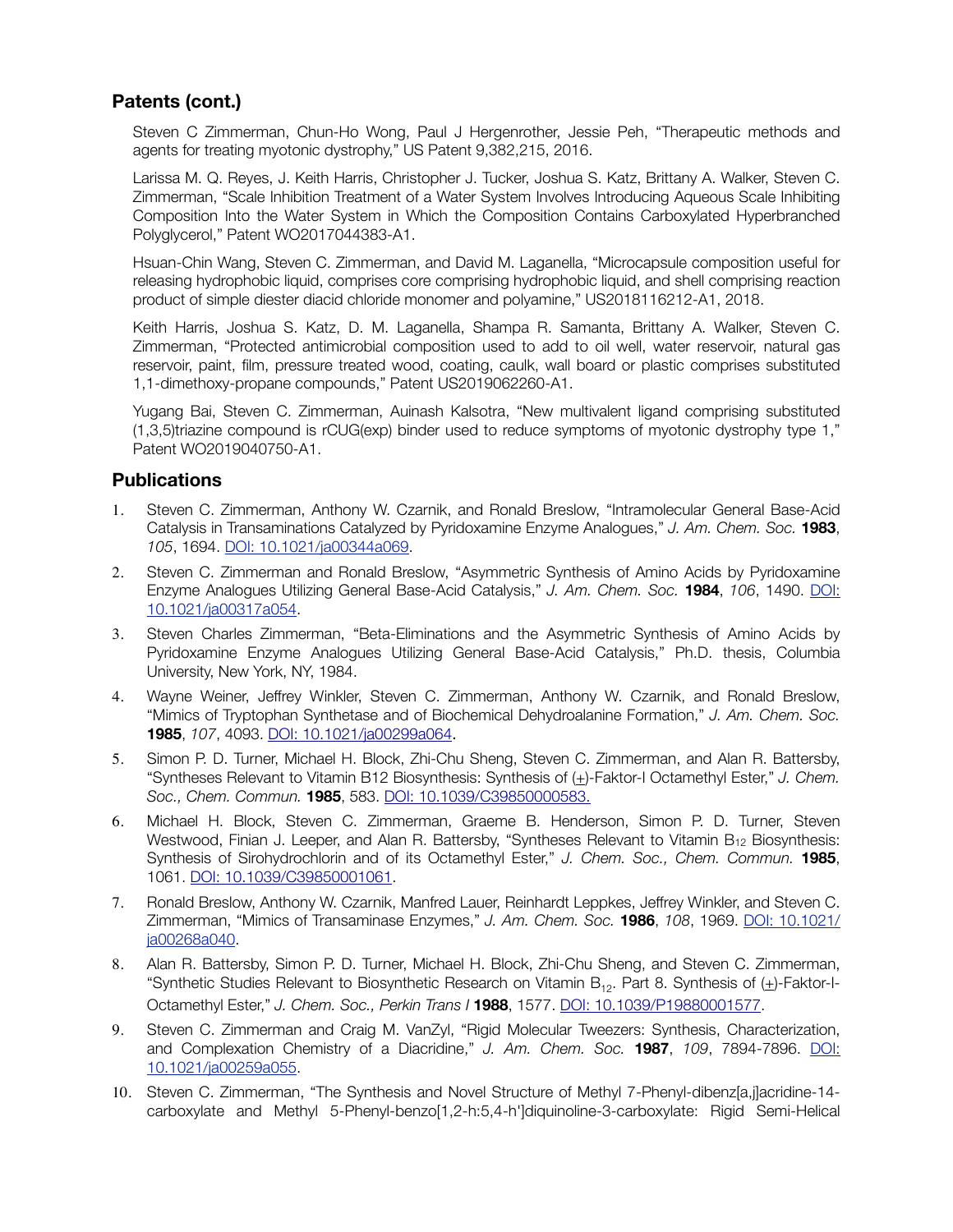Spacers with Convergent Functional Groups," *Tetrahedron Lett.* **1988**, 983-986. [DOI:10.1016/0040-4039\(88\)85314-0](http://www.sciencedirect.com/science/article/pii/0040403988853140).

- 11. Steven C. Zimmerman and Katherine D. Cramer, "Stereoelectronic Effects at Carboxylate: A Syn Oriented Model for the Histidine-Aspartate Couple in Enzymes," *J. Am. Chem. Soc.* **1988**, *110*, 5906-5908. [DOI: 10.1021/ja00225a056](http://pubs.acs.org/doi/abs/10.1021/ja00225a056).
- 12. Zijian Zeng and Steven C. Zimmerman, "Convenient Synthesis of 9-Alkyl and 9-Arylacridines from [2- (Trimethylsilyl)ethoxy]methyl (SEM) Protected Acridone," *Tetrahedron Lett.* **1988**, 5123-5124.
- 13. Steven C. Zimmerman, Craig M. VanZyl, and Gregory S. Hamilton, "Rigid Molecular Tweezers: Preorganized Hosts for Electron Donor-Acceptor Complexation in Organic Solvents," *J. Am. Chem. Soc.* **1989**, *111*, 1373-1381. [DOI: 10.1021/ja00186a035](http://pubs.acs.org/doi/abs/10.1021/ja00186a035).
- 14. Steven C. Zimmerman, Katherine D. Cramer, and Adam A. Galan, "Synthesis of 2,4(5)-Bis(2 hydroxymethyl- and 2,4(5)-Bis[2-(hydroxy)ethoxymethyl]imidazole: Precursors of 2,4(5)-Connected Imidazole Crown Ethers," *J. Org. Chem.* **1989**, *54*, 1256-1264. DOI: 10.1021/jo00267a008.
- 15. Steven C. Zimmerman, Carol R. Lamberson, Michael Cory, and Terri A. Fairley, "Topologically Constrained Bifunctional Intercalators: A Macrocyclic Diacridine Binds to DNA by Intercalation," *J. Am. Chem. Soc.* **1989**, *111*, 6805-6809. [DOI: 10.1021/ja00199a047.](http://pubs.acs.org/doi/abs/10.1021/ja00199a047)
- 16. Steven C. Zimmerman, "On the Evaluation of a Small Molecule Mimic of Chymotrypsin," *Tetrahedron Lett.* **1989**, 4357-4358.
- 17. Steven C. Zimmerman and Weiming Wu, "Rigid Molecular Tweezers with an Active Site Carboxylic Acid: Exceptionally Efficient Receptors for Adenine," *J. Am. Chem. Soc.* **1989**, *111*, 8054-8055. [DOI:](http://pubs.acs.org/doi/abs/10.1021/ja00202a077) [10.1021/ja00202a077.](http://pubs.acs.org/doi/abs/10.1021/ja00202a077)
- 18. Steven C. Zimmerman, Milan Mrksich, and Monica Baloga, "Highly Efficient Complexation of a π-Acceptor by a Molecular Tweezer Containing Two π-Donors: The Role of Preorganization," *J. Am. Chem. Soc.* **1989**, *111*, 8528-8530. [DOI: 10.1021/ja00204a041.](http://pubs.acs.org/doi/abs/10)
- 19. Michael Cory, Terri A. Fairly, Steven C. Zimmerman, and Carol R. Lamberson, "Studies on Polyfunctional DNA Intercalators," *J. Molec. Graphics* **1989**, *7*, 173-174. [DOI:10.1016/0263-7855\(89\)80030-X.](http://www.sciencedirect.com/science/article/pii/026378558980030X)
- 20. Katherine D. Cramer and Steven C. Zimmerman, "The Kinetic Effect of a Syn Oriented Carboxylate on a Proximate Imidazole in Catalysis: A Model for the Histidine-Aspartate Couple in Enzymes," *J. Am. Chem. Soc.* **1990**, *112*, 3680-3682. [DOI: 10.1021/ja00165a075.](http://pubs.acs.org/doi/abs/10.1021/ja00165a075)
- 21. Steven C. Zimmerman and Zijian Zeng, "Improved Binding of Adenine by Increasing the Rigidity of a Synthetic Receptor," *J. Org. Chem.* **1990**, *55*, 4789-4791. [DOI: 10.1021/jo00303a006.](http://pubs.acs.org/doi/abs/10.1021/jo00303a006)
- 22. James M. Veal, Ying Li, Steven C. Zimmerman, Carol R. Lamberson, Michael Cory, Gerald Zon, and W. David Wilson, "The Interaction of a Macrocyclic Bisacridine with DNA," *Biochemistry* **1990**, *29*, 10918-10927. [DOI: 10.1021/bi00501a009](http://pubs.acs.org/doi/abs/10.1021/bi00501a009).
- 23. Steven C. Zimmerman, Zijian Zeng, Weiming Wu, and David E. Reichert "Synthesis of Molecular Tweezers Containing Active Site Functionality," *J. Am. Chem. Soc.* **1991**, *113*, 183-196. [DOI: 10.1021/](http://pubs.acs.org/doi/abs/10.1021/ja00001a027) [ja00001a027](http://pubs.acs.org/doi/abs/10.1021/ja00001a027).
- 24. Steven C. Zimmerman, Weiming Wu, and Zijian Zeng, "Complexation of Nucleotide Bases by Molecular Tweezers With Active Site Carboxylic Acids: Effects of Microenvironment," *J. Am. Chem. Soc.* **1991**, *113*, 196-201. [DOI: 10.1021/ja00001a028.](http://pubs.acs.org/doi/abs/10.1021/ja00001a028)
- 25. Steven C. Zimmerman, Jean S. Korthals, and Katherine D. Cramer "Syn and Anti-Oriented Imidazole-Carboxylates as Models for the Histidine-Aspartate Couple in Enzymes," *Tetrahedron* **1991**, 2649-2660. [DOI:10.1016/S0040-4020\(01\)81797-X.](http://www.sciencedirect.com/science/article/pii/S004040200181797X)
- 26. Steven C. Zimmerman, "Rigid Molecular Tweezers and other Nonmacrocyclic Hosts for Complexation of Neutral Guests," in Frontiers in Bioorganic Chemistry; H. Dugas, Ed.; Springer-Verlag: New York, 1991, Vol. 2.
- 27. Steven C. Zimmerman and Scott R. Wilson, "X-ray Analysis of Methyl 7-Phenyl-dibenz[a,j]acridine-14 carboxylate and Methyl 5-Phenyl-benzo[1,2-h:5,4-h']diquinoline-3-carboxylate," *Acta Crystallogr., Sect. C.: Cryst. Struct. Commun.* **1992**, *48*, 703-706. [DOI:10.1107/S0108270191011253](http://scripts.iucr.org/cgi-bin/paper?S0108270191011253).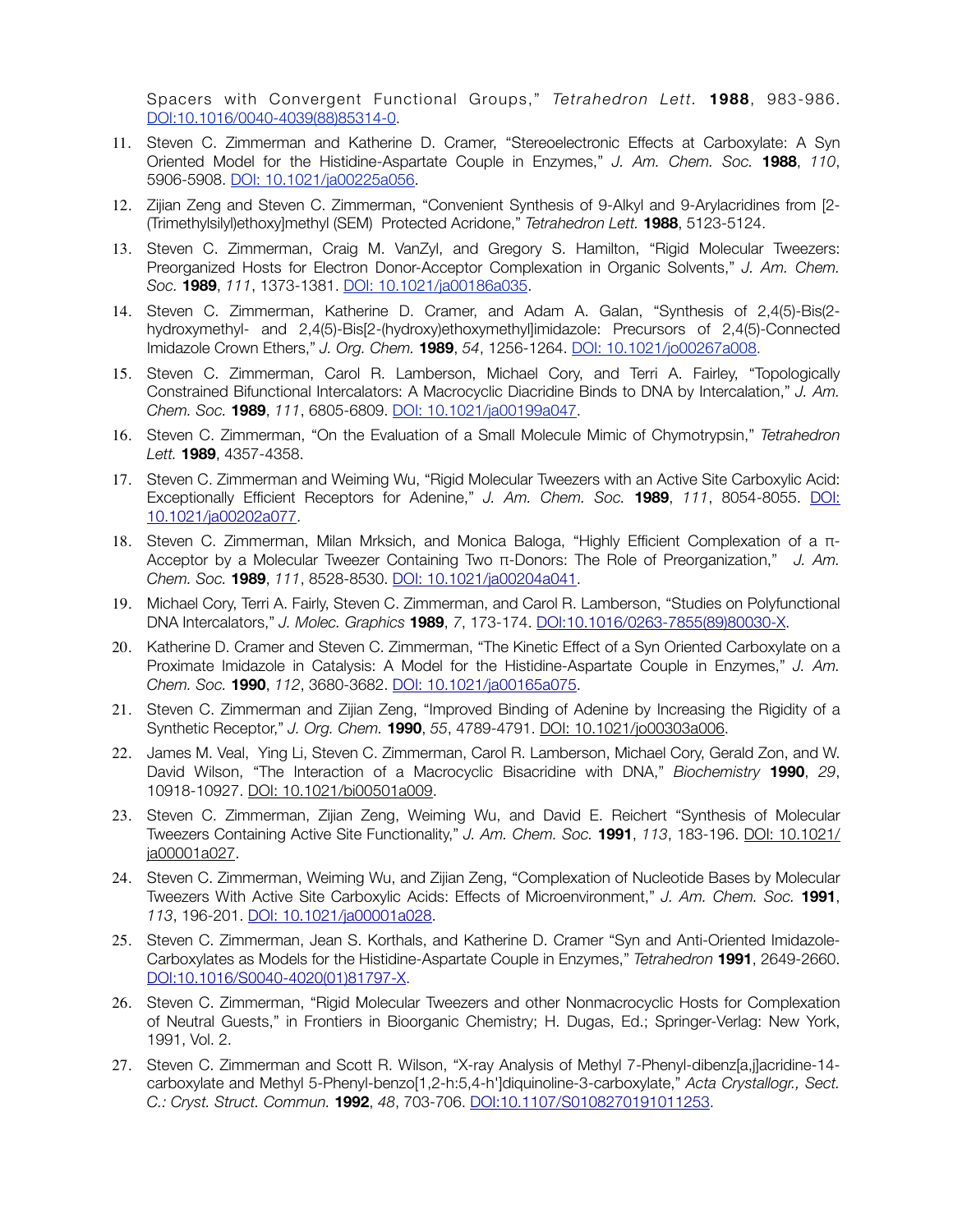- 28. Thomas J. Murray and Steven C. Zimmerman, "New Triply Hydrogen Bonded Complexes with Highly Variable Stabilities," *J. Am. Chem. Soc.* **1992**, *114*, 4010-4011. [DOI: 10.1021/ja00036a079](http://pubs.acs.org/doi/abs/10.1021/ja00036a079).
- 29. Steven C. Zimmerman and Brook F. Duerr, "Controlled Molecular Aggregation 1. Cyclic Trimerization via Hydrogen Bonding," *J. Org. Chem.* **1992**, *57*, 2215-2217. [DOI: 10.1021/jo00034a005](http://pubs.acs.org/doi/abs/10.1021/jo00034a005).
- 30. Steven C. Zimmerman and Zijian Zeng, "Novel N-10 to C-4 Oxygen Migration in the Acridine Ring System," *Heterocycles* **1992**, *34*, 675-677. [DOI: 10.3987/COM-92-5976.](http://www.heterocycles.jp/newlibrary/libraries/search)
- 31. Alan R. Battersby, Michael H. Block, Finian J. Leeper, and Steven C. Zimmerman, "Synthetic Studies Relevant to Biosynthetic Research on Vitamin B12. Part 11. Modification of the East and West Building Blocks and Study of Different Assembly Methods for Synthesis of Isobacteriochlorins," *J. Chem. Soc., Perkin Trans I* **1992**, 2189. [DOI: 10.1039/P19920002189](http://pubs.rsc.org/en/content/articlelanding/1992/p1/p19920002189%22%20%5Cl%20%22!divAbstract).
- 32. Steven C. Zimmerman, Kurt W. Saionz, and Zijian Zeng, "Chemically Bonded Stationary Phases using Synthetic Hosts Containing Aromatic Binding Clefts: HPLC Analysis of Nitro Polycyclic Aromatic Hydrocarbons," *Proc. Natl. Acad. Sci. (USA)* **1993**, *90*, 1190-1193. [DOI: 10.1073/pnas.90.4.1190](http://www.pnas.org/content/90/4/1190.short).
- 33. Steven C. Zimmerman, Monica H. Baloga, Brook F. Duerr, Edward E. Fenlon, and Thomas J. Murray, "Multiply Hydrogen Bonded Complexes for Constructing New Supramolecular Assemblies," *Polym. Prepr., (Am. Chem. Soc. Div. Polym. Chem.)* **1993**, *34*, 94-95.
- 34. Steven C. Zimmerman, "Rigid Molecular Tweezers as Hosts for the Complexation of Neutral Guests," in *Topics in Current Chemistry*; E. Weber, Ed.; Springer-Verlag: Berlin, **1993**, *165* (Supramolecular Chemistry I), 71-102 (Chpt 2).
- 35. Edward E. Fenlon, Thomas J. Murray, Monica H. Baloga, Steven C. Zimmerman "Convenient Synthesis of 2-Amidonaphthyridines, Building Blocks for Hydrogen Bond Mediated Host-Guest Complexation and Self-Assembly," *J. Org. Chem.* **1993**, *58*, 6625-6628. [DOI: 10.1021/jo00076a021.](http://pubs.acs.org/doi/abs/10.1021/jo00076a021)
- 36. Steven C. Zimmerman and Thomas J. Murray, "New Supramolecular Architectures Using Hydrogen Bonding," *Philos. Trans. R. Soc. Lond., Series A* **1993**, *345*:1674, 49-56.
- 37. Steven C. Zimmerman and Thomas J. Murray, "New Supramolecular Architecture based on Hydrogen Bonding," in Computational Approaches in Supramolecular Chemistry, NATO ASI Series, Vol. 426; Ed., G. Wipff; Kluwer: Amsterdam, **1994**; pp 109-115.
- 38. Steven C. Zimmerman and Thomas J. Murray, "Doubly Hydrogen Bonded Complexes Containing the AA·DD, AA·DDD, and AAA·DD Motifs: The Role of Three Centered (Bifurcated) Hydrogen Bonding," *Tetrahedron Lett.* **1994**, 4077-4080. DOI:10.1016/S0040-4039(00)73116-9.
- 39. Thomas J. Murray, Steven C. Zimmerman, and Sergei V. Kolotuchin, "Synthesis of Heterocyclic Compounds Containing Three Contiguous Hydrogen Bonding Sites in All Possible Arrangements," *Tetrahedron* **1995**, *51*, 635-648. [DOI:10.1016/0040-4020\(94\)00922-H.](http://www.sciencedirect.com/science/article/pii/004040209400922H)
- 40. Steven C. Zimmerman and Kurt W. Saionz, "Quantitative Host-Guest Complexation Studies Using Chemically Bonded Stationary Phases. A Comparison of HPLC and Solution Enthalpies," *J. Am. Chem. Soc.* **1995**, *117*, 1175-1176. [DOI: 10.1021/ja00108a053](http://pubs.acs.org/doi/abs/10.1021/ja00108a053).
- 41. Steven C. Zimmerman, "New Supramolecular Architectures Based on Hydrogen Bonding," *Macromol. Symp.* **1995**, *98*, 525-526. [DOI: 10.1002/masy.19950980142](http://onlinelibrary.wiley.com/doi/10.1002/masy.19950980142/abstract).
- 42. Thomas W. Bell, Zeng Hou, Steven C. Zimmerman, Paul A. Thiessen, "Highly Effective Hydrogen Bonding Receptors for Guanine Derivatives," *Angew. Chem., Int. Ed. Engl.* **1995**, *34*, 2163-2165. [DOI:](http://www.apple.com) [10.1002/anie.199521631](http://www.apple.com).
- 43. Thomas J. Murray and Steven C. Zimmerman, "2-Amido-1,8-naphthyridines as Hydrogen Bonding Units for the Complexation of Guanine Derivatives: the Role of 2-Alkoxyl Groups in Decreasing Binding Affinity," *Tetrahedron Lett.* **1995**, 7627-7630. [DOI:10.1016/0040-4039\(95\)01586-7](http://www.sciencedirect.com/science/article/pii/0040403995015867).
- 44. Steven C. Zimmerman and Philippe Schmitt, "Model Studies Directed Toward a General Triplex DNA Recognition Scheme: A Novel DNA Base that Binds a CG Base-Pair in an Organic Solvent," *J. Am. Chem. Soc.* **1995**, *117*, 10769-10770. [DOI: 10.1021/ja00148a030.](http://pubs.acs.org/doi/abs/10.1021/j)
- 45. Steven C. Zimmerman and Vincent Kwan, "A Comparison of Solution and HPLC Enthalpies for Hydrogen Bonded Host-Guest Complexes.," *Angew. Chem., Int. Ed. Engl.* **1995**, *34*, 2404-2406. [DOI:](http://onlinelibrary.wiley) [10.1002/anie.199524041](http://onlinelibrary.wiley).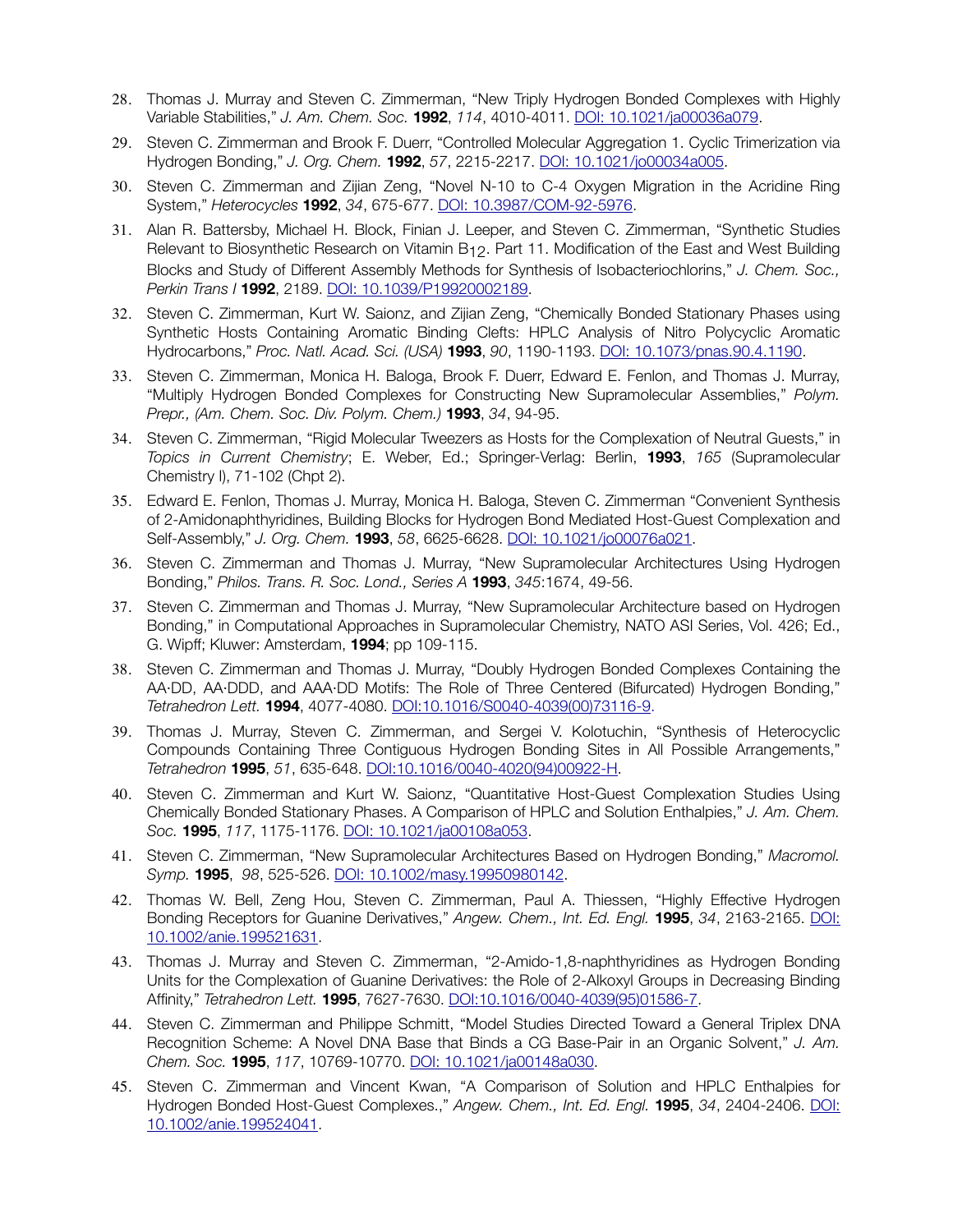- 46. Sergei V. Kolotuchin, Edward E. Fenlon, Scott R. Wilson, Colin J. Loweth, and Steven C. Zimmerman "Self-Assembly of 1,3,5-Benzenetricarboxylic Acids (Trimesic Acids) in the Solid State," *Angew. Chem., Int. Ed. Engl.* **1995**, *34*, 2654-2657. [DOI: 10.1002/anie.199526541.](http://onlinelibrary.wiley.com/doi/10.1002/anie.199526541/full)
- 47. Steven C. Zimmerman, Fanwen Zeng, David E. C. Reichert, and Sergei V. Kolotuchin, "Self-Assembling Dendrimers," *Science* **1996**, *271*, 1095-1098. [DOI: 10.1126/science.271.5252.1095](http://www.sciencemag.org/content/271/5252/1095).
- 48. Paul Petersen, Weiming Wu, Edward E. Fenlon, Sungho Kim, and Steven C. Zimmerman, "Synthesis of Heterocycles Containing Two Cytosine or Two Guanine Base-Pairing Sites. Novel Tectons for Self-Assembly," *Bioorg. Med. Chem.* **1996**, *4*, 1107-1112. [DOI:10.1016/0968-0896\(96\)00103-4](http://www.sciencedirect.com/science/article/pii/0968089696001034).
- 49. Fanwen Zeng and Steven C. Zimmerman, "Rapid Synthesis of Dendrimers by an Orthogonal Coupling Strategy," *J. Am. Chem. Soc.* **1996**, *118*, 5326-5327. [DOI: 10.1021/ja960317s](http://pubs.acs.org/doi/abs/10.1021/ja960317s).
- 50. Steven C. Zimmerman, "Dendrimers in Molecular Recognition and Self-Assembly," *Curr. Opin. Colloid Interfac. Sci.* **1997**, *2*, 89-99. [DOI:10.1016/S1359-0294\(97\)80013-1](http://www.sciencedirect.com/science/article/pii/S1359029497800131).
- 51. P. Thiyagarajan, Fanwen Zeng, C. Y. Ku, and Steven C. Zimmerman, "SANS Investigation of Self-Assembled Dendrimers in Organic Solvents," *J. Mater. Chem.* **1997**, *7*, 1221-1226. [DOI: 10.1039/](http://pubs.rsc.org/en/content/articlelanding/1997/jm/a700581d%22%20%5Cl%20%22!divAbstract) [A700581D](http://pubs.rsc.org/en/content/articlelanding/1997/jm/a700581d%22%20%5Cl%20%22!divAbstract).
- 52. Steven C. Zimmerman and Fanwen Zeng, "Dendrimers in Supramolecular Chemistry: From Molecular Recognition to Self-Assembly," *Chem. Rev.* **1997**, *97*, 1681-1712. [DOI: 10.1021/c9r603892.](http://dx.doi.org/10.1021/cr9603892)
- 53. Steven C. Zimmerman, "Putting Molecules Behind Bars," *Science* **1997**, *276*, 543-544. [DOI: 10.1126/](http://www.apple.com) [science.276.5312.543](http://www.apple.com) .
- 54. Yue Wang, Fanwen Zeng, and Steven C. Zimmerman, "Dendrimers with Anthyridine-Based Hydrogen Bonding Units at their Core: Synthesis, Complexation And Self-Assembly Studies," *Tetrahedron Lett.*  **1997**, 5459-5463. [DOI:10.1016/S0040-4039\(97\)01222-7](http://www.sciencedirect.com/science/article/pii/S0040403997012227).
- 55. Steven C. Zimmerman, Yue Wang, P. Bharathi, and Jeffrey S. Moore, "Comparative Analysis of Amidinium Complexation by Two Classes of Dendrimer Hosts Containing a Hydrogen Bonding Unit at the Core," *J. Am. Chem. Soc.* **1998**, *120*, 2172-2173. [DOI: 10.1021/ja970830l](http://pubs.acs.org/doi/abs/10.1021/ja970830l).
- 56. Steven C. Zimmerman and Sergei V. Kolotuchin, "Self-Assembly Mediated by the Donor-Donor-Acceptor·Acceptor-Acceptor-Donor (DDA·AAD) Hydrogen Bonding Motif. Formation of a Robust Hexameric Aggregate," *J. Am. Chem. Soc.* **1998**, *120*, 9092-9093. [DOI: 10.1021/ja981862r.](http://pubs.acs.org/doi/abs/10.1021/ja981862r)
- 57. Mauricio Suárez, Jean-Marie Lehn, Steven C. Zimmerman, Antoine Skoulios, and Heinrich Benoit, "Supramolecular Liquid Crystals. Self-Assembly of a Trimeric Supramolecular Disk and its Self-Organization into a Columnar Discotic Mesophase," *J. Am. Chem. Soc.* **1998**, *120*, 9526-9532. [DOI:](http://pubs.acs.org/doi/abs/10.1021/ja981722h) [10.1021/ja981722h.](http://pubs.acs.org/doi/abs/10.1021/ja981722h)
- 58. Perry S. Corbin and Steven C. Zimmerman, "Self-Association Without Regard to Prototropy. A Heterocycle That Forms Extremely Stable Quadruply Hydrogen-Bonded Dimers," *J. Am. Chem. Soc.* **1998**, *120*, 9710-9711. [DOI: 10.1021/ja981884d.](http://pubs.acs.org/doi/abs/10.1021/ja981884d)
- 59. Ned Zimmerman, Jeffrey S. Moore, and Steven C. Zimmerman, "Polymer Chemistry Comes Full Circle," *Chem. Ind.* **1998**, 604-610.
- 60. Yoonkyung Kim and Steven C. Zimmerman, "Applications of Dendrimers in Bioorganic Chemistry," *Curr. Opin. Chem. Biol.* **1998**, *2*, 733-742. [DOI:10.1016/S1367-5931\(98\)80111-7](http://www.sciencedirect.com/science/artic).
- 61. Michael S. Wendland and Steven C. Zimmerman, "Synthesis of Cored Dendrimers," *J. Am. Chem. Soc.*  **1999**, *121*, 1389-1390. [DOI: 10.1021/ja983097m.](http://pubs.acs.org/doi/abs/10.1021/ja983097m)
- 62. Yoonkyung Kim, Fanwen Zeng, and Steven C. Zimmerman, "Synthesis of Peptide Dendrimers From Natural Amino Acids," *Chem. Eur. J.* **1999**, *5*, 2133-2138.[DOI:10.1002/\(SICI\)1521-](http://onlinelibrary.wiley.com/doi/10.1002/%28SICI%291521-3765%2819990702%295:7%3C2133::AID-CHEM2133%3E3.0.CO;2-J/full)  [3765\(19990702\)5:7<2133::AID-CHEM2133>3.0.CO;2-J](http://onlinelibrary.wiley.com/doi/10.1002/%28SICI%291521-3765%2819990702%295:7%3C2133::AID-CHEM2133%3E3.0.CO;2-J/full).
- 63. Sergei V. Kolotuchin, Paul A. Thiessen, Edward E. Fenlon, Scott R. Wilson, Colin J. Loweth, and Steven C. Zimmerman, "Self-Assembly of 1,3,5-Benzenetricarboxylic (Trimesic) Acid and its Analogs," *Chem. Eur. J.* **1999**, *5*, 2537-2547. [DOI:10.1002/\(SICI\)1521-3765\(19990903\)5:9<2537::AID-](http://onlinelibrary.wiley.com/doi/10.1002/%2528SICI%25291521-3765%25)[CHEM2537>3.0.CO;2-3.](http://onlinelibrary.wiley.com/doi/10.1002/%2528SICI%25291521-3765%25)
- 64. Laura G. Schultz and Steven C. Zimmerman, "Dendrimers. Unique Polymers for Drug Delivery" *Pharmaceutical News* **1999**, *6*, 25-29.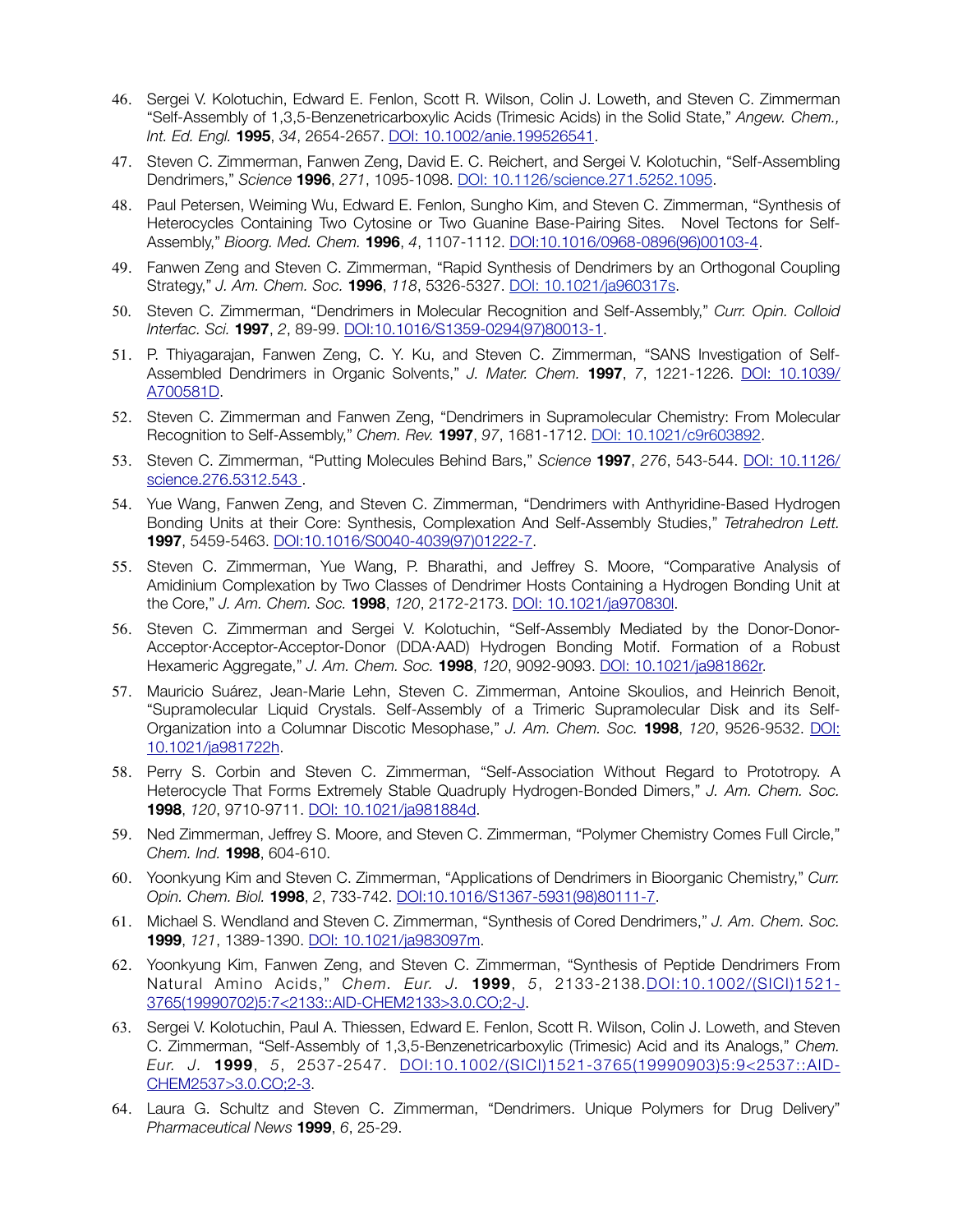- 65. Markus Kamieth, Ulrich Burkert, Perry S. Corbin, Steven J. Dell, Steven C. Zimmerman, and Frank-Gerrit Klärner, "Molecular Tweezers as Synthetic Receptors: Molecular Recognition of Electron Deficient Aromatic Substrates by Chemically Bonded Stationary Phases," *Eur. J. Org. Chem.* **1999**, 2741-2749. [DOI: 10.1002/\(SICI\)1099-0690\(199911\)1999:11<2741::AID-EJOC2741>3.0.CO;2-K](http://onlinelibrary.wiley.com/doi/10.1002/(SICI)1099-0690(199911)1999:11).
- 66. Steven C. Zimmerman and Andrew D. Hamilton, "Model Systems, Editorial Overview," *Curr. Opin. Chem. Biol.* **1999**, *3*, 711-713. [DOI:10.1016/S1367-5931\(99\)00041-1](http://www.scienced).
- 67. Perry S. Corbin and Steven C. Zimmerman, "Hydrogen Bonded Supramolecular Polymers," in Supramolecular Polymers, Ed. A. Cifferi; Marcel-Dekker: New York; **2000**, 147-176.
- 68. Steven C. Zimmerman and Perry S. Corbin, "Heteroaromatic Modules for Self-Assembly using Multiple Hydrogen-Bonds," *Struct. Bonding* **2000**, *96*, 63-94. [DOI:10.1007/3-540-46591-X\\_3](http://link.springer.com/chapter/10.1007/3-540-46591-X_3).
- 69. Perry S. Corbin and Steven C. Zimmerman, "Complexation-Induced Unfolding of Heterocyclic Ureas. A Hydrogen-Bonded, Sheet-like Heterodimer," *J. Am. Chem. Soc.* **2000**, *122*, 3779-3780. DOI: 10.1021/ ja992830m.
- 70. Eric Mertz, Sebastiano Mattei, and Steven C. Zimmerman, "Synthetic Receptors for CG Base Pairs," *Org. Lett.* **2000**, *2*, 2931-2934. [DOI: 10.1021/ol006157d.](http://pubs.acs.org/doi/abs/10.1021/ol0)
- 71. Laura G. Schultz, Yan Zhao, and Steven C. Zimmerman, "Synthesis of Cored Dendrimers Containing Internal Cross-links," *Angew. Chem., Int. Ed. Engl.* **2001**, *40*, 1962-1966. [DOI:](http://onlinelibrary.wiley.com/doi/10.1002) [10.1002/1521-3773\(20010518\)40:10](http://onlinelibrary.wiley.com/doi/10.1002).
- 72. Steven C. Zimmerman and Laurence J. Lawless, "Supramolecular Chemistry of Dendrimers," *Top. Curr. Chem.* **2001**, *217*, 95-120. DOI:10.1007/3-540-45003-3\_3.
- 73. Perry S. Corbin, Steven C. Zimmerman, Paul A. Thiessen, Natalie A. Hawryluk, and Thomas J. Murray, "Complexation-Induced Unfolding of Heterocyclic Ureas. Simple Foldamers Equilibrate With Multiple Hydrogen-Bonded Sheet-like Structures," *J. Am. Chem. Soc.* **2001**, *123*, 10475-10488. [DOI: 10.1021/](http://pubs.acs.org/doi/abs/10.1021/ja010638q) [ja010638q.](http://pubs.acs.org/doi/abs/10.1021/ja010638q)
- 74. Fanwen Zeng, Steven C. Zimmerman, Sergei V. Kolotuchin, David E. C. Reichert, and Yuguo Ma, "Supramolecular Polymer Chemistry: Design, Synthesis, Characterization, and Kinetics, Thermodynamics, and Fidelity of Formation of Self-Assembled Dendrimers," *Tetrahedron (Symposium in Print)* **2002**, *58*, 825-843. DOI:10.1016/S0040-4020(01)01113-9.
- 75. Perry S. Corbin, Laurence J. Lawless, Zhanting Li, Yuguo Ma, Melissa Witmer, and Steven C. Zimmerman, "Discrete and Polymeric Self-Assembled Dendrimers. Hydrogen-Bond Mediated, High Fidelity Assembly," *Proc. Natl. Acad. Sci. (USA)* **2002**, *99*, 5099-5104. [DOI: 10.1073/pnas.062641199](http://www.pnas.org/content/99/8/5099.full.pdf).
- 76. Steven C. Zimmerman, Michael S. Wendland, Neal A. Rakow, Ilya Zharov, and Kenneth S. Suslick, "Synthetic Hosts by Monomolecular Imprinting Inside Dendrimers," *Nature (London)* **2002**, *418*, 399-403. [DOI:10.1038/nature00877.](http://www.nature.com/nature/journal/v418/n6896/full/nature00877.html)
- 77. Yuguo Ma, Sergei V. Kolotuchin, and Steven C. Zimmerman, "Supramolecular Polymer Chemistry: Self-Assembling Dendrimers Using the DDA∙AAD (GC-Like) Hydrogen Bonding Motif," *J. Am. Chem. Soc.*  **2002**, *124*, 13757-13769. [DOI: 10.1021/ja0202006.](http://pubs.acs.org/doi/abs/10.1021/ja0202006)
- 78. Yoonkyung Kim, Michael F. Mayer, and Steven C. Zimmerman, "A New Route to Organic Nanotubes from Porphyrin Dendrimers," *Angew. Chem. Int. Ed.* **2003**, *42*, 1121-1126. [DOI: 10.1002/](http://onlinelibrary.wiley.com/doi/10.1002/anie.200390295/abstract?systemMessage=Wiley+Online+Library+will+be+unavailable+on+Saturday+5th+December+from+10:00-14:00+G) [anie.200390295.](http://onlinelibrary.wiley.com/doi/10.1002/anie.200390295/abstract?systemMessage=Wiley+Online+Library+will+be+unavailable+on+Saturday+5th+December+from+10:00-14:00+G)
- 79. Eric Mertz and Steven C. Zimmerman, "Cross-linked Dendrimer Hosts Containing Reporter Groups for Amine Guests," *J. Am. Chem. Soc.* **2003**, *125*, 3424-3425. [DOI: 10.1021/ja0294515](http://pubs.acs.org/doi/abs/10.1021/ja0294515).
- 80. Steven C. Zimmerman, Melissa J. Witmer, and Andrew T. Zill, "Supramolecular Polymer Chemistry: New Hydrogen Bonding Modules and New Polymer Architectures," *Polym. Prepr., (Am. Chem. Soc. Div. Polym. Chem.)* **2003**, *44*, 572-573.
- 81. Steven C. Zimmerman, Laura G. Schultz, and N. Gabriel Lemcoff, "Monomolecular Imprinting: Synthetic Hosts via Molecular Imprinting Inside of Dendrimers," *Polym. Prepr., (Am. Chem. Soc. Div. Polym. Chem.)* **2003**, *44*, 466-467.
- 82. Eric Mertz, James B. Beil, and Steven C. Zimmerman, "Kinetics and Thermodynamics of Amine Signaling by a Trifluoroacetyl Azobenzene Reporter Group," *Org. Lett.* **2003**, *5*, 3127-3130. DOI: 10.1021/ol0351605.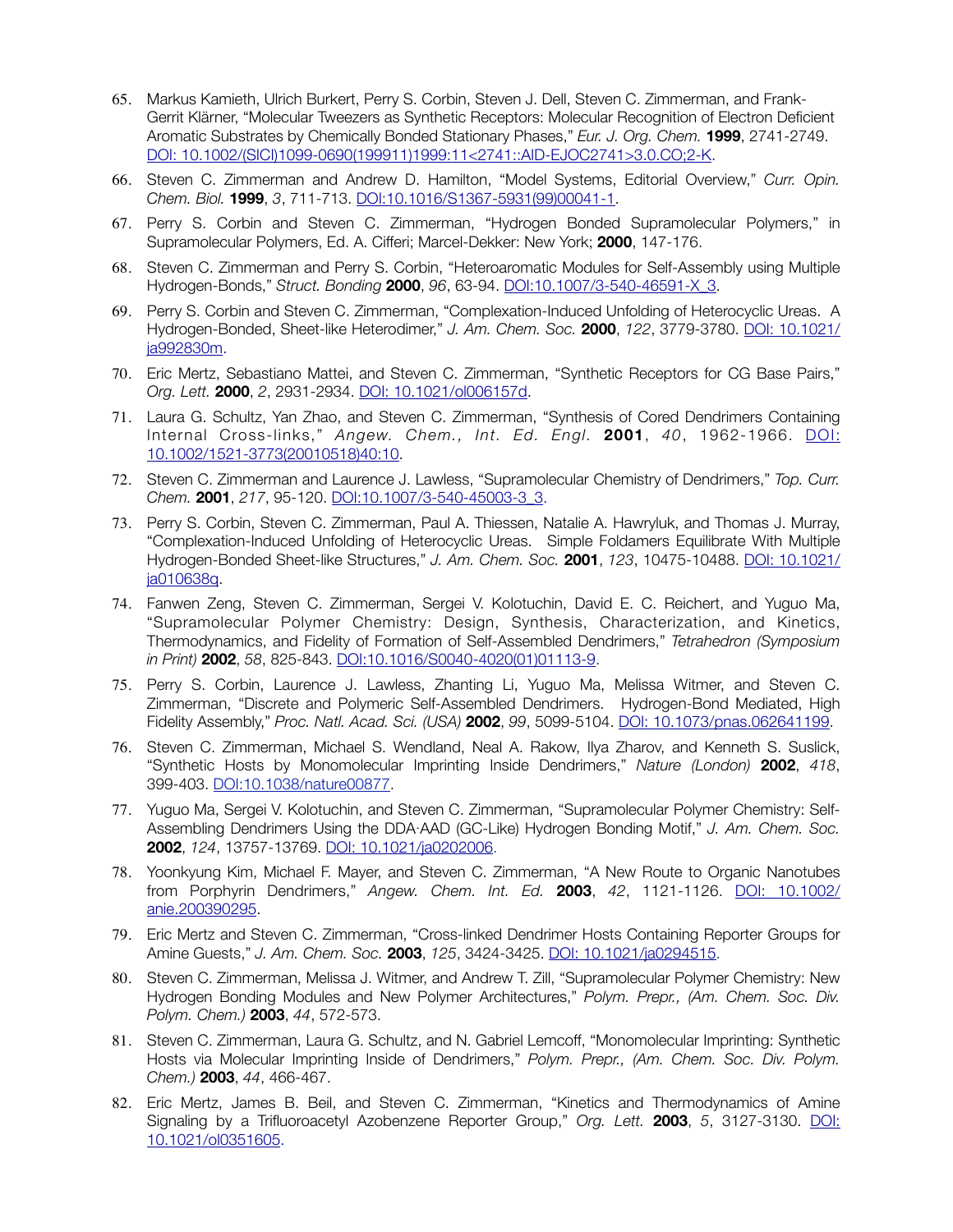- 83. Steven C. Zimmerman, Ilya Zharov, Michael S. Wendland, Neal A. Rakow, and Kenneth S. Suslick, "Molecular Imprinting Inside of Dendrimers," *J. Am. Chem. Soc.* **2003**, *125*, 13504-13518. [DOI:](http://pubs.acs.org/doi/abs/10.1021/ja0357240?journalCode=jacsat&quickLinkVolume=125&quickLinkPage=13504&selectedTab=citation&volume=125) [10.1021/ja0357240.](http://pubs.acs.org/doi/abs/10.1021/ja0357240?journalCode=jacsat&quickLinkVolume=125&quickLinkPage=13504&selectedTab=citation&volume=125)
- 84. Steven C. Zimmerman and N. Gabriel Lemcoff, "Synthetic Hosts Via Molecular Imprinting − Are Universal Synthetic Antibodies Realistically Possible?" *Chem. Commun.* **2004**, 5-14. [DOI: 10.1039/](http://pubs.rsc.org/en/content/articlelanding/2004/cc/b304720b%22%20%5Cl%20%22!divAbstract) [B304720B](http://pubs.rsc.org/en/content/articlelanding/2004/cc/b304720b%22%20%5Cl%20%22!divAbstract).
- 85. James B. Beil and Steven C. Zimmerman, "Synthesis of Nanosized "Cored" Star Polymers," *Macromolecules* **2004**, *37*, 778-787. [DOI: 10.1021/ma034556t](http://pubs.acs.org/doi/abs/10.1021/ma034556t).
- 86. Eric Mertz, Sebastiano Mattei, and Steven C. Zimmerman, "Synthesis and Duplex DNA Recognition Studies of Oligonucleotides Containing a Ureido Isoindolin-1-one Homo-N-Nucleoside. A Comparison of Host-Guest and DNA Recognition Studies," *Bioorg. Med. Chem.* **2004**, *12*, 1517-1526. [DOI:10.1016/j.bmc.2003.12.022.](http://www.sciencedire)
- 87. James B. Beil and Steven C. Zimmerman, "A Monomolecularly Imprinted Dendrimer (MID) Capable of Selective Binding with a Tris(2-aminoethyl)amine Guest Through Multiple Functional Group Interactions," *Chem. Commun.* **2004**, 488-489. [DOI: 10.1039/B316248F.](http://pubs.rsc.org/en/content/articlelanding/2004/cc/b316248f%22%20%5Cl%20%22!divAbstract)
- 88. Jordan R. Quinn and Steven C. Zimmerman, "With Regard to the Hydrogen-Bonding in Complexes of Pyridylureas, Less is More. A Role for Shape Complementarity and CH∙∙∙O Interactions?" *Org. Lett.*  **2004**, *6*, 1649-1652. [DOI: 10.1021/ol0495016](http://pubs.acs.org/doi/abs/10.1021/ol0495016).
- 89. Shi Jin, Yuguo Ma, Steven C. Zimmerman, and Stephen Z. D. Cheng, "An ABC Stacking Supramolecular Discotic Columnar Structure Constructed via Hydrogen-Bonded Hexamers," *Chem. Mater.* **2004**, *16*, 2975-2977. [DOI: 10.1021/cm0498988](http://pubs.acs.org/doi/abs/10.1021/cm0498988).
- 90. N. Gabriel Lemcoff, Tighe A. Spurlin, Andrew A. Gewirth, Steven C. Zimmerman, James B. Beil, Stephanie L. Elmer, and H. George Vandeveer "Organic Nanoparticles Whose Size and Rigidity are Finely Tuned by Cross-lining the End-Groups of Dendrimers," *J. Am. Chem. Soc.* **2004**, *126*, 11420-11421. [DOI: 10.1021/ja047055b](http://pubs.acs.org/doi/abs/10.1021/ja047055b).
- 91. Stephanie L. Elmer and Steven C. Zimmerman, "Cross-linking Dendrimers with Allyl Ether End-Groups Using the Ring-Closing Metathesis Reaction," *J. Org. Chem.* **2004**, *69*, 7363-7366. [DOI: 10.1021/](http://pubs.acs.org/doi/abs/10.1021/jo049368v) [jo049368v.](http://pubs.acs.org/doi/abs/10.1021/jo049368v)
- 92. Eric Mertz, Stephanie L. Elmer, and Steven C. Zimmerman, "Integrating Chemosensors for Amine-Containing Compounds into Cross-linked Dendrimeric Hosts," *Tetrahedron (Symposium in Print)* **2004**, *60*, 11191-11204. [DOI:10.1016/j.tet.2004.08.100.](http://www.sciencedirect.com/science/article/pii/S0040402004014802)
- 93. James B. Beil, N. Gabriel Lemcoff, and Steven C. Zimmerman "On the Nature of Dendrimer Crosslinking by Ring-Closing Metathesis," *J. Am. Chem. Soc.* **2004**, *126*, 13576-13577. [DOI: 10.1021/](http://pubs.acs.org/doi/abs/10.1021/ja045885j) [ja045885j.](http://pubs.acs.org/doi/abs/10.1021/ja045885j)
- 94. Taiho Park, Steven C. Zimmerman, and Shoji Nakashima, "A Highly Stable Quadruply Hydrogen Bonded Heterocomplex Useful for Supramolecular Polymer Blends," *J. Am. Chem. Soc.* **2005**, *127*, 6520-6521. [DOI: 10.1021/ja050996j](http://pubs.acs.org/doi/abs/10.1021/ja050996j).
- 95. Taiho Park, Michael F. Mayer, Shoji Nakashima, and Steven C. Zimmerman, "Preparation of 2,7- Diamino-1,8-naphthyridine, A Useful Building Block for Supramolecular Chemistry," *Synlett* **2005**, 1435-1436. [DOI: 10.1055/s-2005-868507.](https://www.thieme-connect.com/products/ejournals/abstract/10.1055/s-2005-868507)
- 96. Jordan R. Quinn and Steven C. Zimmerman, "Structure-Function Studies on a Synthetic Guanosine Receptor that Simultaneously Binds Watson-Crick and Hoogsteen Sites," *J. Org. Chem.* **2005**, *70*, 7459-7467. [DOI: 10.1021/jo0501689](http://pubs.acs.org/doi/abs/1).
- 97. Perry S. Corbin and Steven C. Zimmerman, "Linear Supramolecular Polymers and Networks," in Supramolecular Polymers, Ed. A. Cifferi; CRC Press: New York; **2005**, pp. 153-186.
- 98. Eric M. Todd, Jordan R. Quinn, Taiho Park, and Steven C. Zimmerman, "Fidelity in the Supramolecular Assembly of Triply and Quadruply Hydrogen Bonded Complexes," *Isr. J. Chem.* **2005**, *45*, 381-389. [DOI: 10.1560/DQCJ-1K9J-1TBT-DK5M](http://onlinelibrary.wiley.com/doi/10.1560/DQCJ-1K9J-1TBT-DK5M/abstract).
- 99. Steven C. Zimmerman and Taiho Park, "Structure-Property Relationships in Supramolecular Polymer Chemistry," *Polym. Prepr., (Am. Chem. Soc. Div. Polym. Chem.)* **2005**, *42*, 1159-1160.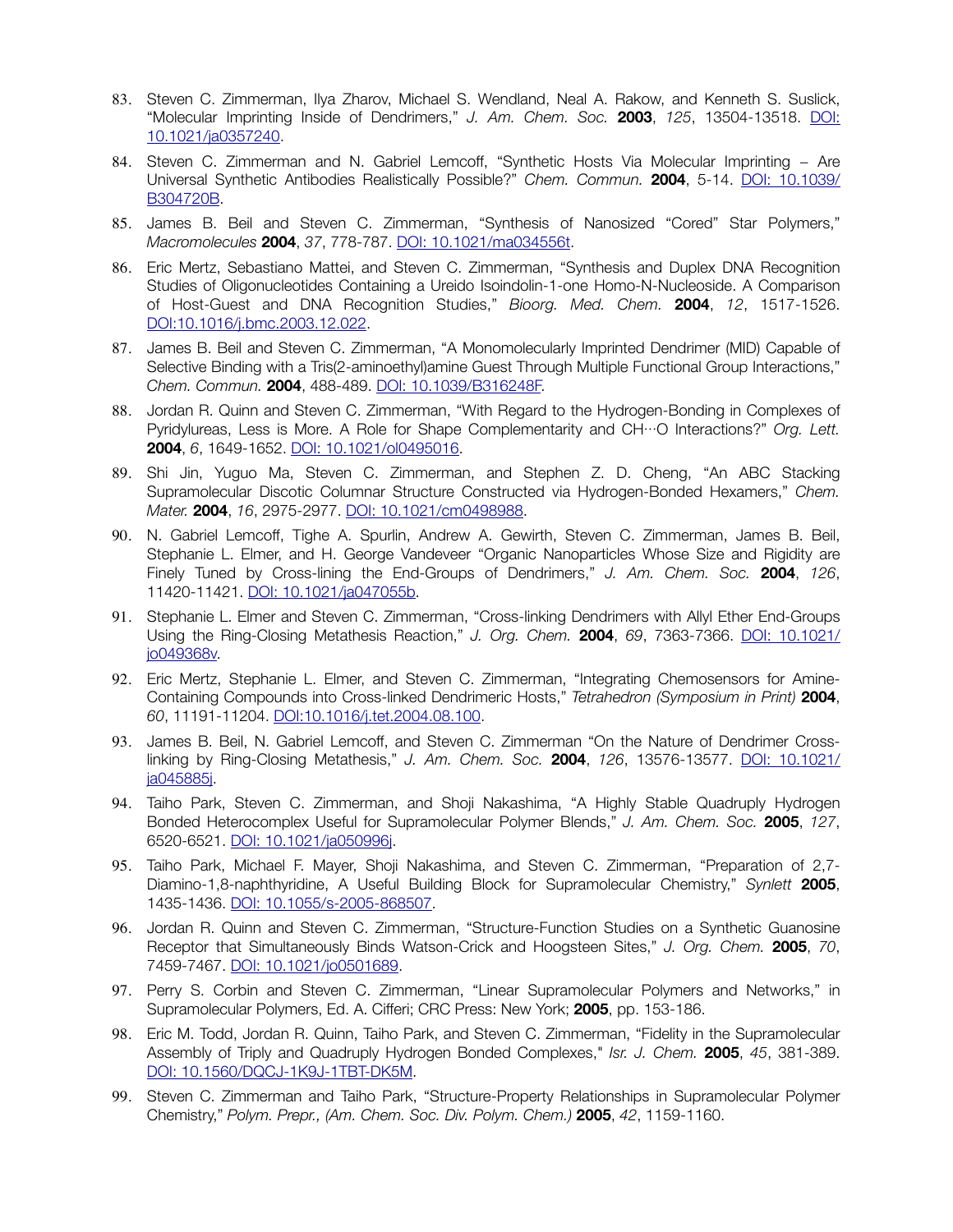- 100. Michael F. Mayer, Shoji Nakashima, and Steven C. Zimmerman, "Synthesis of a Soluble Ureido-Naphthyridine Oligomer that Self-Associates via Eight Contiguous Hydrogen Bonds," *Org. Lett.* **2005**, *7*, 3005-3008. [DOI: 10.1021/ol050987f](http://pubs.acs.org/doi/abs/10.1021/ol050987f).
- 101. Taiho Park, Eric M. Todd, Shoji Nakashima, and Steven C. Zimmerman, "A Quadruply Hydrogen Bonded Heterocomplex Displaying High Fidelity Recognition," *J. Am. Chem. Soc.* **2005**, *127*, 18133-18142. [DOI: 10.1021/ja0545517.](http://pubs.acs.org/doi/abs/10.1021/ja0545517)
- 102. Chun Yan, Wakana Matsuda, David R. Pepperberg, and Steven C. Zimmerman, Deborah E. Leckband, "Synthesis and Characterization of an Electroactive Surface that Releases γ-Aminobutyric Acid (GABA)," *J Colloid Interfac. Sci.* **2006**, *296*, 165-177. DOI:10.1016/j.jcis.2005.08.029.
- 103. Hugo Ong and Steven C. Zimmerman, "Higher Affinity Quadruply Hydrogen-Bonded Complexation with 7-Deaza-guanine Urea (DeUG)," *Org. Lett.* **2006**, *8*, 1589-1592. [DOI: 10.1021/ol0601803.](http://pubs.acs.org/doi/abs/10.1021/ol0601803)
- 104. Taiho Park and Steven C. Zimmerman, "Formation of a Miscible Supramolecular Polymer Blend through Self-Assembly Mediated by a Quadruply Hydrogen-Bonded Heterocomplex," *J. Am. Chem. Soc.* **2006**, *128*, 11582-11590. [DOI: 10.1021/ja0631854](http://pubs.acs.org/doi/abs/10.1021/ja0631854).
- 105. Taiho Park and Steven C. Zimmerman, "A Supramolecular Multi-Block Copolymer with a High Propensity for Alternation," *J. Am. Chem. Soc.* **2006**, *128*, 13986-13987. [DOI: 10.1021/ja064116s](http://pubs.acs.org/doi/abs/10.1021/ja064116s).
- 106. Taiho Park and Steven C. Zimmerman, "Interplay of Fidelity, Binding Strength, and Structure in Supramolecular Polymers," *J. Am. Chem. Soc.* **2006**, *128*, 14236-14237. [DOI: 10.1021/ja065469u.](http://pubs.acs.org/doi/abs/10.1021/ja065469u)
- 107. Jordan R. Quinn, Steven C. Zimmerman, Janet E. Del Bene, and Isaiah Shavitt , "Does the A·T or G·C Base-Pair Possess Enhanced Stability? Quantifying the Effects of CH···O Interactions and Secondary Interactions on Base-Pair Stability Using a Phenomenological Analysis and Ab Initio Calculations, *J. Am. Chem. Soc.* **2007**, *129*, 934 - 941. [DOI: 10.1021/ja066341f](http://pubs.acs.org/doi/abs/10.1021/ja066341f).
- 108. Taiho Park, Steven C. Zimmerman, Hugo C. Ong, Eric M. Todd, Darrell W. Kuykendall, Kwansima Quansah, "Supramolecular polymers formed by intermolecular interaction of hydrogen bonding," *PMSE Preprints* **2007**, *96*, 138-139.
- 109. Darrell Kuykendall and Steven C. Zimmerman, "A Very Versatile Nanocapsule," *Nature Nanotechnol.* **2007**, 2, 201-202. [DOI:10.1038/nnano.2007.90.](http://www.nature.com/nnano/journal/v2/n4/full/nnano.2007.90.html)
- 110. Stephanie L. Elmer, N. Gabriel Lemcoff, and Steven C. Zimmerman "Exploring the Reversibility of the Ring-Closing Metathesis Mediated Cross-linking of Dendrimers," *Macromolecules* **2007**, *40*, 8114-8118. [DOI: 10.1021/ma071233e](http://pubs.acs.org/doi/abs/10.1021/ma071233e).
- 111. Steven C. Zimmerman, Jordan R. Quinn, Ewelina Burakowska, and Rainer Haag, "Cross-linked Glycerol Dendrimers and Hyperbranched Polymers as Ionophoric, Organic Nanoparticles Soluble in Water and Organic Solvents," *Angew. Chem. Int. Ed.* **2007**, *46*, 8164-8167. [DOI: 10.1002/anie.200702580.](http://onlinelibrary)
- 112. Eric M. Todd and Steven C. Zimmerman, " Supramolecular Star Polymers. Increased Molecular Weight with Decreased Polydispersity Through Self-Assembly," *J. Am. Chem. Soc.* **2007**, *129*, 14534-14535. [DOI: 10.1021/ja075453j](http://pubs.acs.org/doi/abs/10.1021/ja075453j).
- 113. Stephanie L. Elmer, Sonny Man and Steven C. Zimmerman, "Synthesis of Polyglycerol, Porphyrin-Cored Dendrimers Using Click Chemistry," *Eur. J. Org. Chem.* **2008**, 3845-3851. [DOI: 10.1002/](http://onlinelibrary.wiley.com/doi/10.1002/ejoc.200800401/abstract) [ejoc.200800401](http://onlinelibrary.wiley.com/doi/10.1002/ejoc.200800401/abstract).
- 114. Eric M. Todd and Steven C. Zimmerman, "Bis-Ureidodeazapterin (Bis-DeAP) as a General Route to Supramolecular Star Polymers," *Tetrahedron (Symposium in Print)* **2008**, *64,* 8558-8570. [DOI:10.1016/](http://www.sciencedirect.com/science/article/pii/S0040402008009782) [j.tet.2008.05.076](http://www.sciencedirect.com/science/article/pii/S0040402008009782).
- 115. Amy M. Balija, Richie E. Kohman, and Steven C. Zimmerman "Substituted 1,3,5-Triazaadamantanes: Biocompatible and Degradable Building Blocks," *Angew. Chem. Int. Ed.* **2008**, *47*, 8072-8074. [DOI:](http://onlinelibrary.wiley.com/doi/10.1002/anie.200802222/full) [10.1002/anie.200802222](http://onlinelibrary.wiley.com/doi/10.1002/anie.200802222/full).
- 116. Darrell W. Kuykendall, Cyrus A. Anderson, and Steven C. Zimmerman, "The Hydrogen Bonded Heterocomplex DeUG∙DAN. Structure and Stability and a Scalable Synthesis of DeUG with Clickable Functionality," *Org. Lett.* **2009**, *11*, 61–64. [DOI: 10.1021/ol802344w.](http://pubs.acs.org/doi/abs/10.1021/ol802344w)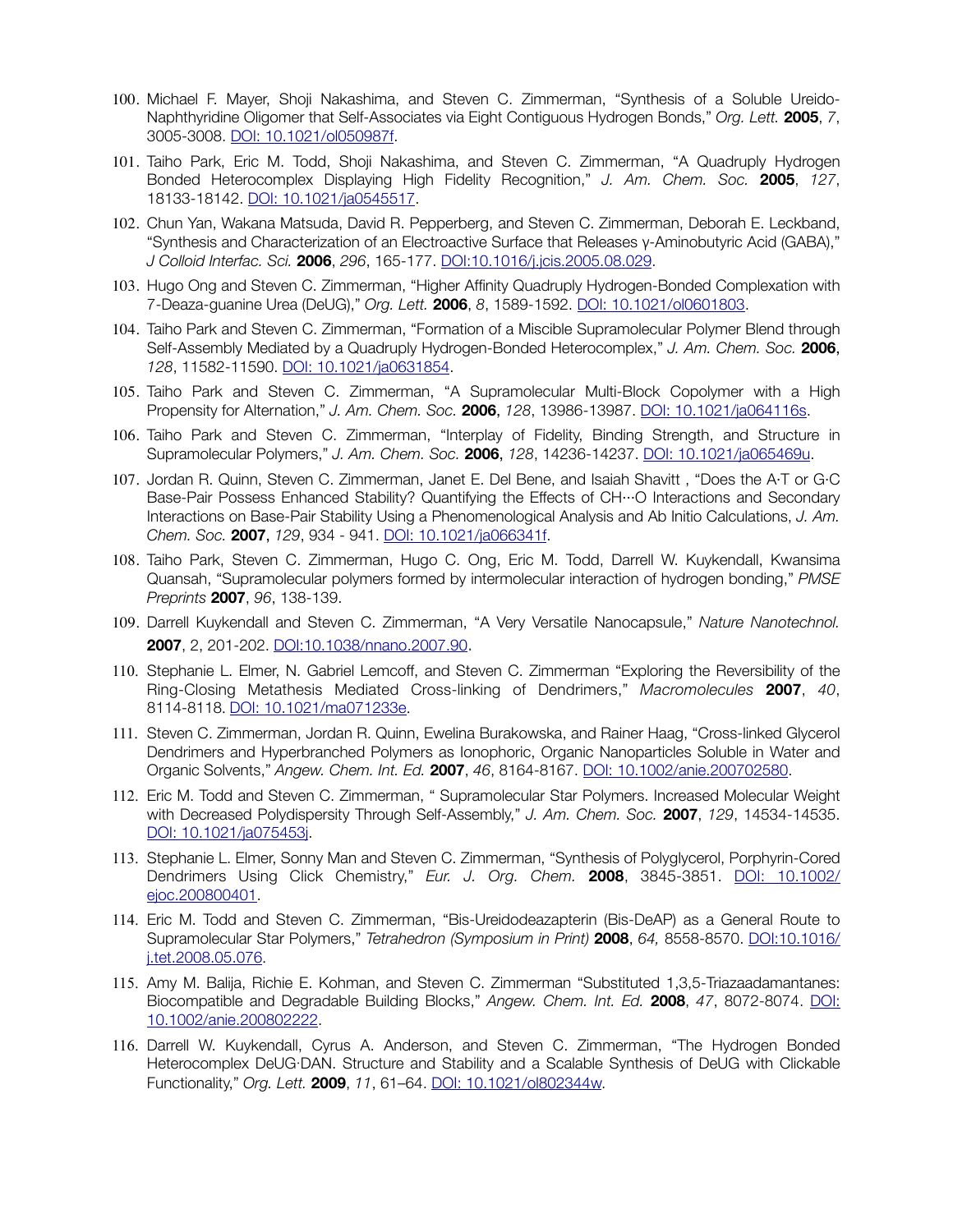- 117. Hugo C. Ong, Jonathan F. Arambula, Sreenivasa R. Ramisetty, Anne M. Baranger, and Steven C. Zimmerman, "Molecular Recognition of a Thymine Bulge by a High Affinity, Deazaguanine-based (D-A-D) Hydrogen Bonding Ligand," *Chem. Commun.* **2009**, 668-670. [DOI: 10.1039/B817733N](http://pubs.rsc.org/en/content/articlelanding).
- 118. Richie E. Kohman and Steven C. Zimmerman, "Degradable Dendrimers Divergently Synthesized via Click Chemistry," *Chem. Commun.* **2009**, 794-796. [DOI: 10.1039/B818183G](http://pubs.rsc.org/en/content/articlelan).
- 119. Akihito Hashidzume and Steven C. Zimmerman, "Switching the Selectivity of a Polyglycerol Dendrimer Monomolecularly Imprinted with D-(−)-Fructose," *Tetrahedron Lett.* **2009**, *50*, 2204-2207. DOI:10.1016/ j.tetlet.2009.02.168.
- 120. Eric M. Todd and Steven C. Zimmerman, "Modeling the Equilibria of Complex Supramolecular System," *J. Chem. Ed.* **2009**, *86,* 638-643. DOI: 10.1021/ed086p638.
- 121. Andrew T. Zill and Steven C. Zimmerman, "A Route to Water-Soluble Molecularly Templated Nanoparticles Using Click Chemistry and Functional Polyglycerol Hyperbranched Polymers," *Isr. J. Chem.* **2009**, *49*, 71-78. [DOI: 10.1560/IJC.49.1.71.](http://onlinelibrary.wiley.com/doi/10.1560/IJC.49.1.71/abstract)
- 122. Ewelina Burakowska, Steven C. Zimmerman, and Rainer Haag, "Photoresponsive Cross-linked Hyperbranched Polyglycerols as Smart Nanocarriers for Guest Binding and Controlled Release," *Small* **2009**, *5,* 2199-2204. [DOI: 10.1002/smll.200900465](http://onlinelibrary.wiley.com/doi/10.1002/smll.200900465/full).
- 123. Jordan R. Quinn, Steven C. Zimmerman, Janet E. Del Bene, and Isaiah Shavitt, "Prebiotic Selection of the AU Base-Pair? A Physical Organic Approach to Understanding AT Base-Pair Stability Indicates Special Stability," in Chemical Evolution II: From Origins of Life to Modern Society, Lori Zaikowski and Jon M Friedrich, Editors, ACS Books, **2009**.
- 124. Ewelina Burakowska, Jordan R. Quinn, Steven C. Zimmerman, Rainer Haag, "Cross-Linked Hyperbranched Polyglycerols as Hosts for Selective Binding of Guest Molecules," *J. Am. Chem. Soc.*, **2009**, *131*, 10574-10580. [DOI: 10.1021/ja902597h.](http://pubs.acs.org/doi/abs/10.1021/ja902597h)
- 125. Jonathan F. Arambula, Sreenivasa Rao Ramisetty, Anne M. Baranger, and Steven C. Zimmerman, "A Simple Ligand that Selectively Targets CUG Trinucleotide Repeats and Inhibits MBNL Protein Binding," *Proc. Natl. Acad. Sci.* **2009**, *106*, 16068-16073. [DOI: 10.1073/pnas.0901824106](http://www.pnas.org/content/early/2009/09/03/0901824106).
- 126. Richie E. Kohman, Steven C. Zimmerman, and Hyun Joon Kong, "Tuning hydrogel properties and function using substituent effects," *Soft Matter* **2010**, *6*, 2150-2152*.* [DOI: 10.1039/C001548B](http://pubs.rsc.org/en/content/).
- 127. Cyrus A. Anderson, Phillip G. Taylor, Mary A. Zeller, and Steven C. Zimmerman, "Room Temperature, Copper-catalyzed Amination of Bromonaphthyridines with Aqueous Ammonia," *J. Org. Chem.* **2010**, *75*, 4848-4851. [DOI: 10.1021/jo100476x](http://dx.doi.org/10.1021/jo100476x)
- 128. Matthew Thorum, Cyrus Anderson, Jeremy Hatch, Andrew Campbell, Nicholas Marshall, Steven Zimmerman, Yi Lu, Andrew Gewirth, "Direct, Electrocatalytic Oxygen Reduction by Laccase on Anthracene-2-methanethiol Modified Gold," *J. Phys. Chem. Lett.* **2010**, *1*, 2251–2254. [DOI: 10.1021/](http://dx.doi.org/10.1021/jz100745s) [jz100745s](http://dx.doi.org/10.1021/jz100745s)
- 129. Andrew Zill, Alexandra Rutz, Richie E. Kohman, Alaaldin Alkilany, Catherine J. Murphy, Hyunjoon Kong, Steven C. Zimmerman, "Clickable Polyglycerol Hyperbranched Polymers and Their Application to Acid Labile Nanocarriers and Gold Nanoparticles," *Chem. Commun.* **2011**, *47*, 1279-1281. [DOI: 10.1039/](http://pubs.rsc.org/en/content/articlelanding/2011/CC/c0cc04096g) [C0CC04096G](http://pubs.rsc.org/en/content/articlelanding/2011/CC/c0cc04096g)*.*
- 130. Chun-Ho Wong, Sreenivasa Rao Ramisetty, Yuan Fu, Anne M. Baranger, Steven C. Zimmerman, "Selective Inhibition of MBNL1-CCUG Interaction by Small Molecules for Myotonic Dystrophy Type 2 (DM2)," *Nuc. Acids. Res.* **2011**, *39*, 8881-8890. [DOI: 10.1093/nar/gkr415](http://nar.oxfordjournals.org/content/early/2011/07/17/nar.gkr415.full)*.*
- 131. Si Kyung Yang, Xinghua Shi, Seongjin Park, Sultan Doganay, Taekjip Ha, and Steven C. Zimmerman, "Monovalent and Clickable, Uncharged Water-Soluble Perylenediimide-Cored Dendrimers for Target-Specific, Fluorescent Biolabeling," *J. Am. Chem. Soc.* **2011**, *131*, 9964–9967. [DOI: 10.1021/ja2009136](http://pubs.acs.org/doi/pdf/10.1021/ja2009136)
- 132. Ying Li, Taiho Park, J. Kwansima Quansah, and Steven C. Zimmerman, "Synthesis of a Redox-Responsive Quadruple Hydrogen-Bonding Unit for Applications in Supramolecular Chemistry," *J. Am. Chem. Soc.* **2011**, *133*, 17118–17121. [DOI: 10.1021/j2a069278](http://pubs.acs.org/doi/abs/10.1021/ja2069278).
- 133. Chaenyung Cha, Jae Hyun Jeong, Xin Tang, Andrew T. Zill, Y. S. Prakash, Steven C. Zimmerman, Taher A. Saif, Hyun-Joon Kong, "Top-Down Synthesis of Versatile Polyaspartamide Linkers for Single-Step Protein Conjugation to Materials," *Bioconjug. Chem.* **2011**, *22*, 2377-2382. [DOI: 10.1021/bc200339s.](http://dx.doi.org/10.1021/bc200339s)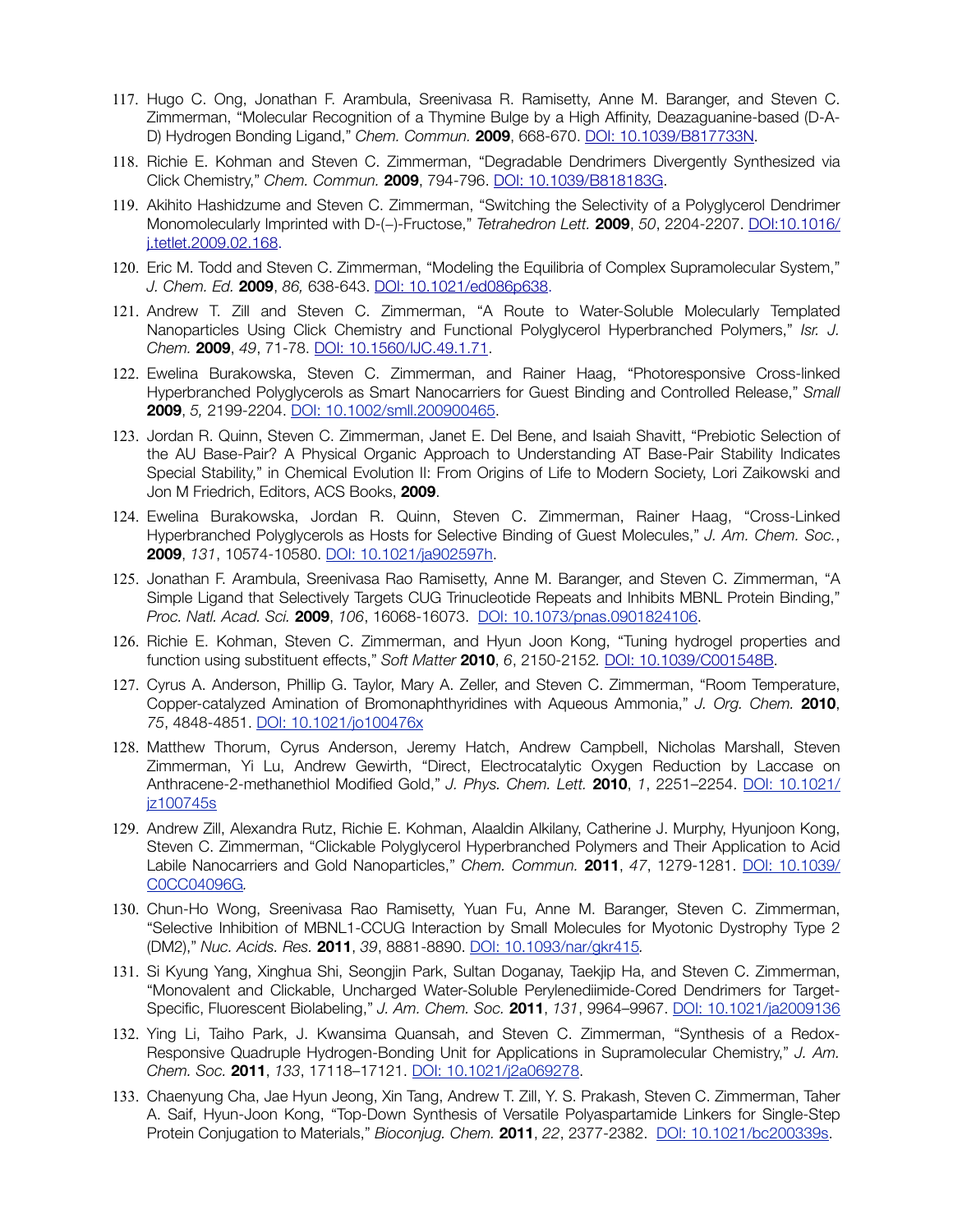- 134. Andrew T. Zill, Kai Licha, Rainer Haag, Steven C. Zimmerman, "Synthesis and Properties of Fluorescent Dyes Conjugated to Hyperbranched Polyglycerols," *New J. Chem.* **2012**, *36*, 419-427. [DOI: 10.1039/](http://pubs.rsc.org/en/Content/ArticleLanding/2012/NJ/c1nj20476a) [C1NJ20476A](http://pubs.rsc.org/en/Content/ArticleLanding/2012/NJ/c1nj20476a).
- 135. Dirk Steinhilber, Florian Paulus, Andrew T. Zill, Steven C. Zimmerman and Rainer Haag, "Calix[8]arene Functionalized Polyglycerol Nanogels for Encapsulation and Stabilization of Fluorescent Dyes," *MRS Proceedings*, **2012**, *1403*, 185-193. [DOI: 10.1557/opl.2012.419](http://journals.cambridge.org/action/displayAbstract?fromPage=online&aid=8499749).
- 136. Si Kyung Yang and Steven C. Zimmerman, "Polyglycerol-Dendronized Perylenediimides as Stable, Water-soluble Fluorophores," *Adv. Funct. Mater.*, **2012**, *22*, 3023-3028. [DOI: 10.1002/adfm.201200004](http://onlinelibrary.wiley.com/doi/10.1002/adfm.201200004/abstract)
- 137. Yagang Zhang and Steven C. Zimmerman, "Azobenzene Dye Coupled Quadruple Hydrogen Bonding Modules as Colorimetric Indicators for Supramolecular Interactions," *Beilstein J. Org. Chem.*, **2012**, 8, 486–495. [DOI: 10.3762/bjoc.8.55](http://www.beilstein-journals.org/bjoc/content/pdf/1860-5397-8-55.pdf).
- 138. Chun-Ho Wong, Stacie L. Richardson, Yen-Jun Ho, Alex M. H. Lucas, Tiziano Tuccinardi, Anne M. Baranger, and Steven C. Zimmerman, "Investigating the Binding Mode of an Inhibitor of the MBNL1⋅RNA Complex in Myotonic Dystrophy Type 1 (DM1) Leads to the Unexpected Discovery of a DNA-Selective Binder," *ChemBioChem* **2012**, *13*, 2505-2509. [DOI: 10.1002/cbic.201200602](http://onlinelibrary.wiley.com/doi/10.1002/cbic.201200602/abstract).
- 139. Chun-Ho Wong and Steven C. Zimmerman, "Orthogonality in Organic, Polymer, and Supramolecular Chemistry: from Merrifield to Click Chemistry," *Chem. Commun.* **2013**, *49*, 1679-1695. [DOI: 10.1039/](http://pubs.rsc.org/en/content/articlelanding/2012/cc/c2cc37316e) [c2cc37316e.](http://pubs.rsc.org/en/content/articlelanding/2012/cc/c2cc37316e) Cover Article.
- 140. Amin Haghighat Jahromi, Lien Nguyen, Yuan Fu, Kali Miller, Anne M. Baranger, and Steven C. Zimmerman, "A Novel CUGexp·MBNL1 Inhibitor with Therapeutic Potential for Myotonic Dystrophy Type 1," *ACS Chem. Biol.* **2013**, *8,* 1037-1043. [DOI: 10.1021/cb400046u.](http://pubs.acs.org/doi/abs/10.1021/cb400046u) Cover Article.
- 141. Cyrus A. Anderson, Amanda R. Jones, Ellen M. Briggs, Eric J. Novitsky, Darrell W. Kuykendall, Nancy R. Sottos, and Steven C. Zimmerman, "[High-Affinity DNA Base Analogs as Supramolecular, Nanoscale](http://pubs.acs.org/doi/abs/10.1021/ja4005283?prevSearch=%255BContrib%253A%2Bsteven%2BZimmerman%255D&searchHistoryKey=)  [Promoters of Macroscopic Adhesion](http://pubs.acs.org/doi/abs/10.1021/ja4005283?prevSearch=%255BContrib%253A%2Bsteven%2BZimmerman%255D&searchHistoryKey=)," *J. Am. Chem. Soc.* **2013**, *135*, 7288–7295. [DOI: 10.1021/](http://pubs.acs.org/doi/abs/10.1021/ja4005283) [ja4005283](http://pubs.acs.org/doi/abs/10.1021/ja4005283)
- 142. John J. Schmidt, Jae Hyun Jeong, Richie Kohman, Andrew Zill, Ross DeVolder, Steven C. Zimmerman, and Hyunjoon Kong, "Leukocyte-Mimicking Stem Cell Delivery via In situ Coating of Cells with a Bioactive Polyglycerol," *J. Am. Chem. Soc.* **2013**, *135*, 8770-8773. [DOI: 10.1021/ja4005283](http://dx.doi.org/10.1021/ja4005283). Cover Article.
- 143. Amin Haghighat Jahromi, Masayoshi Honda, Steven C. Zimmerman, and Maria Spies, "Single molecule study of the CUG Repeat⋅MBNL1 Interaction and its Inhibition by Small Molecule," *Nucl. Acids Res.* **2013**, *41* (13), 6687-6697. [DOI: 10.1093/nar/gkt330](http://nar.oxfordjournals.org/content/41/13/6687.full.pdf+html). Cover Article.
- 144. Si Kyung Yang, Xinghua Shi, Taekjip Ha, and Steven C. Zimmerman, "Ring-fused BODIPY as a Single-Molecule Optical Probe with Suppressed Blinking and Long Lifetime," *Nature Chem.* **2013**, *5*, 692-697. [DOI:10.1038/nchem.1706.](http://www.nature.com/nchem/journal/v5/n8/full/nchem.1706.html)
- 145. "Quadruply Hydrogen Bonding Modules as Highly Selective Nanoscale Adhesive Agents," Yagang Zhang, Cyrus A. Anderson, and Steven C. Zimmerman, *Org. Lett.* **2013**, *15* (14), 3506–3509. [DOI:](http://pubs.acs.org/doi/abs/10.1021/ol401035t) [10.1021/ol401035t.](http://pubs.acs.org/doi/abs/10.1021/ol401035t)
- 146. "Supramolecular Chemistry for Biology, Materials and Medicine," Alanna Schepartz and Steven C. Zimmerman, *Isr. J. Chem.* **2013**, *53*, 495-496. DOI: [10.1002/ijch.201310007](http://onlinelibrary.wiley.com/doi/10.1002/ijch.201310007/full).
- 147. "Hydrogen Bonding Modules for Use in Supramolecular Polymers," Si Kyung Yang and Steven C. Zimmerman, *Isr. J. Chem.* **2013**, *53*, 511-520. Cover Article. DOI: [10.1002/ijch.201300045](http://onlinelibrary.wiley.com/doi/10.1002/ijch.201300045/abstract).
- 148. "A Polymeric Fastener to Localize Gadolinium on a Liposome Surface for Enhanced Magnetic Resonance Imaging," Cartney E. Smith, Artem Shkumatov, Sarah G. Withers, James F. Glockner, Sanjay Misra, Edward J. Roy, Chun-Ho Wong, Steven C. Zimmerman , and Hyunjoon Kong, *ACS Nano* **2013**, *7*, 9599-9610. [DOI: 10.1021/nn4026228](http://pubs.acs.org/doi/abs/10.1021/nn4026228).
- 149. "Developing Bivalent Ligands to Target CUG Triplet Repeats as the Causative Agent of Myotonic Dystrophy Type 1," Amin Haghighat Jahromi, Yuan Fu, Lien Nguyen, Kali A. Miller, Anne M. Baranger, and Steven C. Zimmerman, *J. Med. Chem.* **2013**, *56*, 9471–9481. [DOI: 10.1021/jm400794z.](http://dx.doi.org/10.1021/jm400794z)
- 150. "Targeting Toxic RNAs that Cause Myotonic Dystrophy Type 1 (DM1) by Small Molecule Inhibitors: in vivo Activities and Suppressing CUG-Induced Toxicity in a DM1 Drosophila Model," Chun-Ho Wong,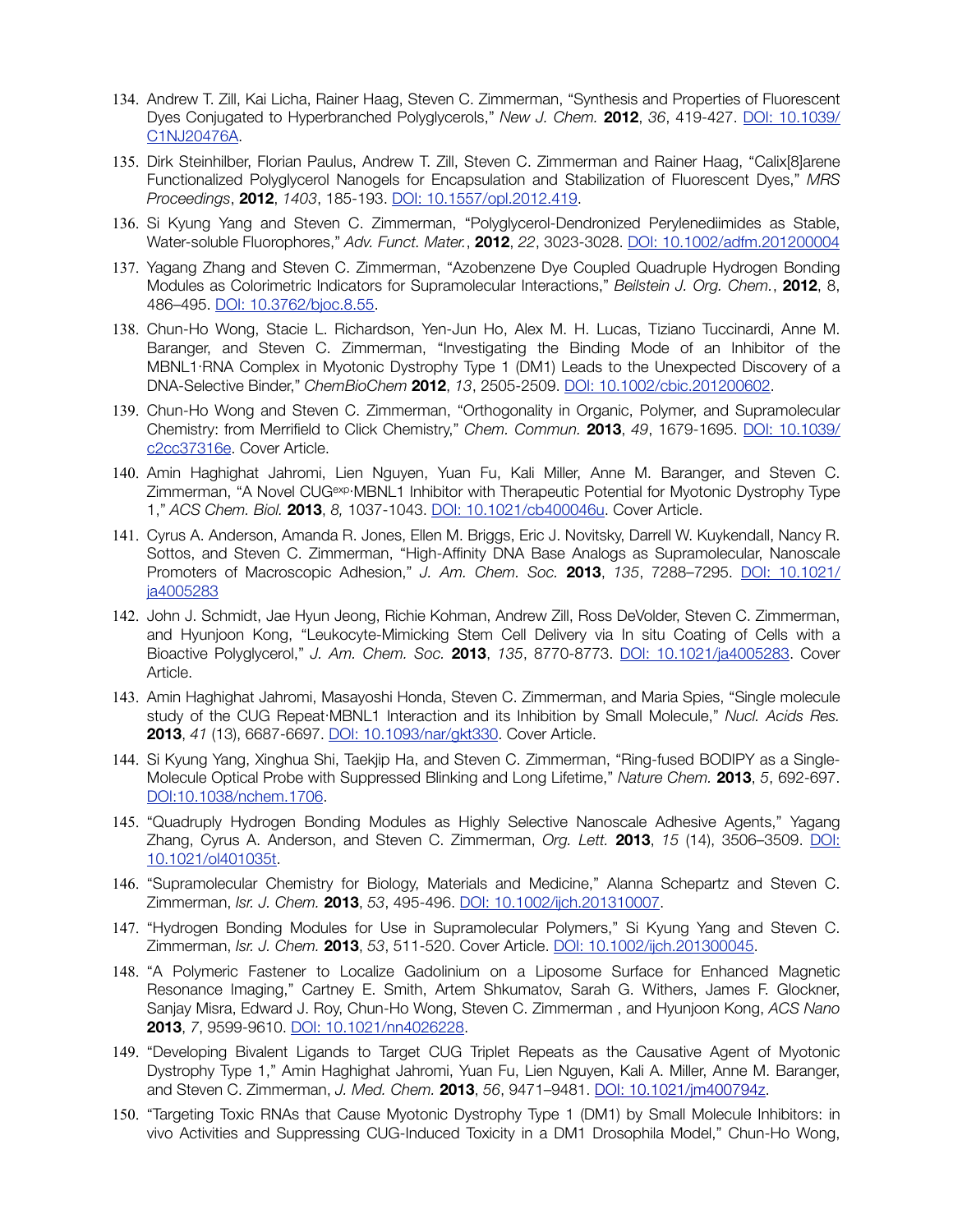Lien Nguyen, Jessie Peh, Long M. Luu, Jeannette S. Sanchez, Stacie L. Richardson, Tiziano Tuccinardi, Tsoi Ho, Edwin H. Y. Chan, Wood-Yee Chan, Anne M. Baranger, Paul J. Hergenrother, and Steven C. Zimmerman, *J. Am. Chem. Soc.* **2014**, *136*, 6355–6361. [DOI: 10.1021/ja5012146](http://dx.doi.org/10.1021/ja5012146)*.*

- 151. "Isaiah Shavitt Computational Chemistry Pioneer," Steven C. Zimmerman and Russell M. Pitzer, *Theor. Chem. Acct.* **2014**, *113*:1488. [DOI 10.1007/s00214-014-1488-3](http://www.google.com/url?sa=t&rct=j&q=&esrc=s&source=web&cd=1&ved=0CCgQFjAA&url=http://link.springer.com/content/pdf/10.1007/s00214-014-1488-3.pdf&ei=MGRiU7TtO82yyATa1YCYAw&usg=AFQjCNERB49p-3QpnBosJLNf38MyFWwwmQ&bvm=bv.65636070,d.aWw).
- 152. "Modulating Oxygen Reduction by a Hybrid Bilayer Membrane-embedded Di-copper Electrocatalyst using a Proton Transfer Switch," Christopher J. Barile, Edmund C. M. Tse, Ying Li, Thomas B. Sobyra, Steven C. Zimmerman, Ali Hosseini, and Andrew A. Gewirth, *Nature Mater.* **2014***,* 13, 619-626*.* [DOI:10.1038/nmat3974](http://www.nature.com/nmat/journal/vaop/ncurrent/pdf/nmat3974.pdf).
- 153. "Single-Chain Organic Nanoparticles from Consecutive Ring-Opening Metathesis Polymerization and Ring-Closing Metathesis," Yugang Bai, Hang Xing, N. Gabriel Lemcoff, Yi Lu, and Steven C. Zimmerman, *Chem. Sci.* **2014**, *5*, 2862–2868. [DOI:10.1039/C4SC00700J](http://pubs.rsc.org/en/content/articlelanding/2014/sc/c4sc00700j#!divAbstract).
- 154. "Triaminopyrimidine-Bisamidinium Conjugates as Potential Therapeutics for Myotonic Dystrophy Type 2," Lien Nguyen, JuYeon Lee, Chun-Ho Wong, and Steven C. Zimmerman, *ChemMedChem* **2014**, *9*, 2455-2462. VIP and Cover Article. [DOI: 10.1002/cmdc.201402095.](http://onlinelibrary.wiley.com/doi/10.1002/cmdc.201402095/abstract)
- 155. "Polymer self-assembly: a web themed issue," Feihe Huang, Rachel O'Reilly and Steven C. Zimmerman, *Chem. Commun.* **2014***,* 50, 13415-13416*.* [DOI: 10.1039/c4cc90367f.](http://www.apple.com)
- 156. "A Double Supramolecular Crosslinked Polymer Gel Exhibiting Macroscale Expansion and Contraction Behavior and Multistimuli Responsiveness," Xiaofan Ji, Kecheng Jie, Steven C. Zimmerman, and Feihe Huang, *Polym. Chem.* **2015**, *6*, 1912-1917. [DOI: 10.1039/C4PY01715C](http://pubs.rsc.org/en/Content/ArticleLanding/2015/PY/c4py01715c#!divAbstract).
- 157. "Anion Transport through Lipids in a Hybrid Bilayer Membrane," Edmund Tse, Christopher Barile, John Gewargis, Ying Li, Steven C. Zimmerman, Andrew A. Gewirth, *Anal. Chem.* **2015**, *87*, 2403−2409. [DOI:](http://dx.doi.org/10.1021/ac5043544) [10.1021/ac5043544](http://dx.doi.org/10.1021/ac5043544).
- 158. "New Frontiers for Encapsulation in the Chemical Industry," Brenda Andrade, Ziyuan Song, Jun Li, Steven C. Zimmerman, Jianjun Cheng, Jeffrey S. Moore, Keith Harris, and Joshua S. Katz, *ACS Appl. Mater. Interfaces* **2015***, 7*, 6359–6368. [DOI: 10.1021/acsami.5b00484.](http://pubs.acs.org/doi/abs/10.1021/acsami.5b00484)
- 159. "Trigger Chemistries for Better Industrial Formulations," Hsuan-Chin Wang, Yanfeng Zhang, Catherine Possanza, Steven C. Zimmerman, Jianjun Cheng, Jeffrey S. Moore, Keith Harris, and Joshua S. Katz, *ACS Appl. Mater. Interfaces* **2015**, *7*, 6369–6382. [DOI: 10.1021/acsami.5b00485](http://pubs.acs.org/doi/abs/10.1021/acsami.5b00485).
- 160. "Multifunctional and Water-Soluble Polyglycerol Dendrimers via One-Pot, Orthogonal Chemical Reactions," Sikyung Yang and Steven C. Zimmerman, *Macromolecules* **2015**, *48*, 2504–2508. [DOI:](http://pubs.acs.org/doi/abs/10.1021/acs.macromol.5b00164) [10.1021/acs.macromol.5b00164.](http://pubs.acs.org/doi/abs/10.1021/acs.macromol.5b00164)
- 161. "Self-Assembling Amphiphilic Hyperbranched Polyglycerol-Polystyrene Copolymers for Encapsulation," Dawn Ernenwein, Ariane Vartanian and Steven C. Zimmerman, *Macromol. Chem. Phys.* **2015**, *216*, 1729-1736. DOI: [10.1002/macp.201500159](http://dx.doi.org/10.1002/macp.201500159).
- 162. "Hydrophilic Packaging of Iron Oxide Nanoclusters for Highly Selective Imaging," Cartney E. Smith, Dawn Ernenwein, Artem Shkumatov, Nicholas Clay, JuYeon Lee, Molly Melhem, Sanjay Misra, Steven C. Zimmerman, and Hyunjoon Kong, *Biomaterials* **2015**, *69*, 184-190. [DOI:10.1016/](http://dx.doi.org/10.1016/j.biomaterials.2015.07.056) [j.biomaterials.2015.07.056](http://dx.doi.org/10.1016/j.biomaterials.2015.07.056)
- 163. "Chemical Control over Cellular Endocytosis of Organic Nanoparticles by Fine Tuning of Surface Functional Groups," Yugang Bai, Hang Xing, Peiwen Wu, Xinxin Feng, Jennifer M. Lee, Xin Yi Phang, Yi Lu, and Steven C. Zimmerman, *ACS Nano* **2015**, *9*, 10227-10236. [DOI: 10.1021/acsnano.5b03909](http://dx.doi.org/10.1021/acsnano.5b03909).
- 164. "Rationally Designed Small Molecules That Target Both the DNA and RNA Causing Myotonic Dystrophy Type 1," Lien Nguyen, Long M. Luu, Shaohong Peng, H. Y. Edwin Chan, and Steven C. Zimmerman, *J. Am. Chem. Soc.* **2015**, *137*, 14180-14189. [DOI: 10.1021/jacs.5b09266.](http://pubs.acs.org/doi/abs/10.1021/jacs.5b09266)
- 165. "Photo-responsive Molecular Switch for Regulating Trans-membrane Proton Transfer Kinetics," Ying Li, Edmund Tse, Christopher Barille, Andrew A. Gewirth, Steven C. Zimmerman, *J. Am. Chem. Soc.* **2015**, *137*, 14059-14062. [DOI: 10.1021/jacs.5b10016](http://pubs.acs.org/doi/abs/10.1021/jacs.5b10016).
- 166. "From Molecular Tweezers to RNA Therapeutics. Supramolecular Chemistry at the Interface of Chemistry, Biology, and Materials," Steven C. Zimmerman, *Beilstein J. Org. Chem.* **2016**, *12*, 125-138. [DOI:10.3762/bjoc.12.14](http://www.beilstein-journals.org/bjoc/single/articleFullText.htm?publicId=1860-5397-12-14).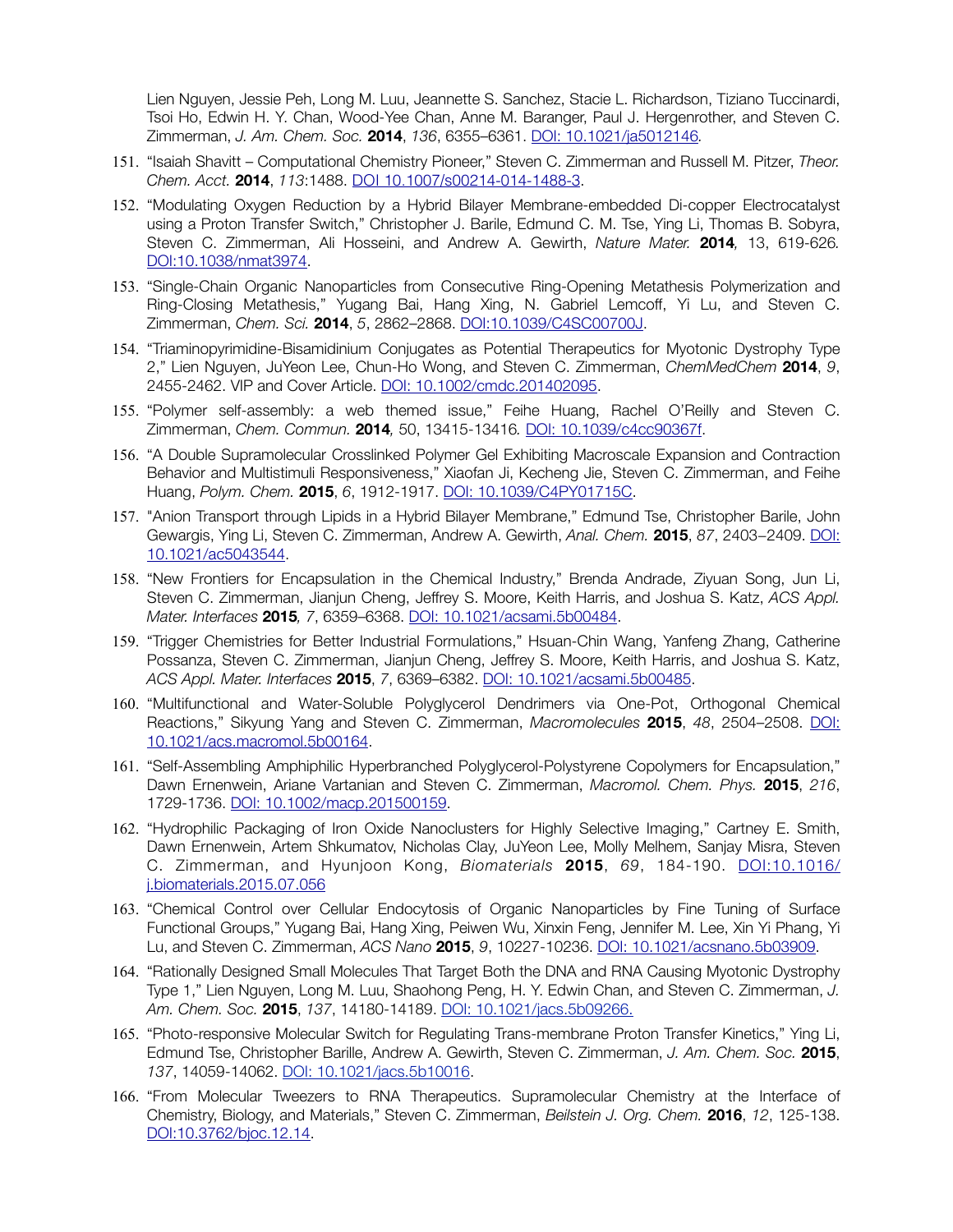- 167. "Crosslinked Dendronized Polyols as a General Approach to Brighter and More Stable Fluorophores," Ying Li, Yugang Bai, Nan Zheng, Yang Liu, Gretchen A. Vincil, Benjamin J. Pedretti, Jianjun Cheng, and Steven C. Zimmerman, *Chem. Commun.* **2016**, *52*, 3781-3784. [DOI: 10.1039/c5cc09430e](http://pubs.rsc.org/en/content/articlehtml/2016/cc/c5cc09430e).
- 168. "Controlling the Selectivity of Non-precious Metal O2 Reduction Catalysts via Proton Transfer Kinetics," Edmund C. M. Tse, Christopher J. Barile, Nicholas A. Kirchschlager, Ying Li, John P. Gewargis, Steven C. Zimmerman, Ali Hosseini and Andrew A. Gewirth, *Nature Mater.* **2016**, *15*, 754–759. [DOI: 10.1038/](http://dx.doi.org/10.1038/nmat4636) [nmat4636.](http://dx.doi.org/10.1038/nmat4636)
- 169. "Supramolecular Chemistry at the Interface of Biology, Materials and Medicine," Eric V. Anslyn and Steven C. Zimmerman, *Beilstein J. Org. Chem.* **2016**, *12*, 1101–1102. [DOI: 10.3762/bjoc.12.105.](http://www.beilstein-journals.org/bjoc/single/articleFullText.htm?publicId=1860-5397-12-105)
- 170. "The Flip-flop Diffusion Mechanism across Lipids in a Hybrid Bilayer Membrane," Christopher J. Barile, Edmund C. M. Tse, Ying Li, John P. Gewargis, Nicholas A. Kirchschlager, Steven C. Zimmerman, and Andrew A. Gewirth, *Biophys. J.* **2016**, *110*, 2451–2462. [DOI: 10.1016/j.bpj.2016.04.041](http://www.sciencedirect.com/science/article/pii/S0006349516302442)
- 171. "A Potent Inhibitor of Protein Sequestration by Expanded Triplet (CUG) Repeats that Shows Phenotypic Improvement in a *Drosophila* Model of Myotonic Dystrophy," Long M. Luu, Lien Nguyen, Shaohong Peng, Edwin Chan, and Steven C. Zimmerman, *MedChemMed* **2016**, *11*, 1428-1435. DOI: [10.1002/](http://dx.doi.org/10.1002/cmdc.201600081) [cmdc.201600081.](http://dx.doi.org/10.1002/cmdc.201600081)
- 172. "Integrating Display and Delivery Functionality with a Cell Penetrating Peptide Mimic as a Scaffold for Intracellular Multivalent Multi-targeting," Yugang Bai, Lien Nguyen, Ziyuan Song, Shaohong Peng, Juyeon Lee, Nan Zheng, Iti Kapoor, Lauren D. Hagler, Kaimin Cai, Jianjun Cheng, H. Y. Edwin Chan, and Steven C. Zimmerman, *J. Am. Chem. Soc.* **2016**, *138*, 1428-1435. [DOI: 10.1021/jacs.6b03697.](http://dx.doi.org/10.1021/jacs.6b03697)
- 173. "A Highly Efficient Single-chain Organometallic Nanoparticle Catalyst for Alkyne-Azide "Click" Reactions," Yugang Bai, Xinxin Feng, Hang Xing, Boo Kyung Kim, Noman Baig, Tianhui Zhou, Yi Lu, Eric Oldfield, and Steven C. Zimmerman, *J. Am. Chem. Soc.* **2016**, *138*, 9498-9507. [DOI: 10.1021/](http://dx.doi.org/10.1021/jacs.6b04477) [jacs.6b04477](http://dx.doi.org/10.1021/jacs.6b04477).
- 174. "Synthesis and Conjugation of Alkyne-Functional Hyperbranched Polyglycerols," Eli Moore, Andrew T. Zill, Cyrus A. Anderson, Steven C. Zimmerman, Claudine S. Bonder, Helmut Thissen, and Nicolas H. Voelcker, *Macromolec. Chem. Phys.* **2016**, *217*, 2252−2261. DOI: [10.1002/macp.201500507.](http://onlinelibrary.wiley.com/doi/10.1002/macp.201500507/abstract)
- 175. "Worm-like Paramagnetic Nanoparticle Clusters with Superior Tissue Adhesion and Magnetic Resonance Relaxivity for Low Dose Diagnostic Imaging," Cartney E. Smith, JuYeon Lee, Yongbiom Seo, Nicholas Clay, Jooyeon Park, Artem Shkumatov, Dawn Ernenwein, Mei-Hsiu Lai, Sanjay Misra, Charles E. Sing, Steven C. Zimmerman, and Hyunjoon Kong, *ACS Appl. Mater. Interfac.* **2017**, *9*, 1219–1225. [DOI: 10.1021/acsami.6b10891](http://dx.doi.org/10.1021/acsami.6b10891).
- 176. "Proton Transfer Dynamics Dictate Quinone Speciation at Lipid-modified Electrodes," Christopher J. Barile, Edmund C. M. Tse, Ying Li, Ali Hosseini, Steven C. Zimmerman, and Andrew A. Gewirth, *Phys. Chem. Chem. Phys.* **2017**, *19*, 7086-7093. [DOI: 10.1039/C6CP07586J](http://dx.doi.org/10.1039/C6CP07586J).
- 177. "Patterning 3D Hydrogel Microenvironments using Hyperbranched Polyglycerols for Independent Control of Mesh Size and Stiffness," Sara Pedron Haba, Amanda Pritchard, Gretchen Vincil, Brenda Andrade, Steven C. Zimmerman, Brendan Harley, *Biomacromolecules* **2017**, *18*, 1393-1400. [DOI:](http://dx.doi.org/10.1021/acs.biomac.7b00118) [10.1021/acs.biomac.7b00118](http://dx.doi.org/10.1021/acs.biomac.7b00118).
- 178. "Bottom-up Strategy to Prepare Nanoparticles with a Single DNA Strand," Hang Xing, Yugang Bai, Yunhao Bai, Li Huey Tan, Jing Tao, Benjamin Pedretti, Gretchen A. Vincil, Yi Lu, and Steven C. Zimmerman, *J. Am. Chem. Soc.* **2017**, *139*, 3623-3626. [DOI: 10.1021/jacs.7b00065](http://dx.doi.org/10.1021/jacs.7b00065).
- 179. "pH-Triggered Release from Polyamide Microcapsules Prepared by Interfacial Polymerization of a Simple Diester Monomer," Hsuan-Chin Wang, Joshua M. Grolman, Aoon Rizvi, and Steven C. Zimmerman, *ACS Macro Lett*. **2017**, *6*, 321–325. [DOI: 10.1021/acsmacrolett.6b00968.](http://dx.doi.org/10.1021/acsmacrolett.6b00968)
- 180. "Building a modern chemistry undergraduate program at Hanoi University of Science-VNU: a Vietnam-US Partnership," Martin Gruebele, James M. Lisy, Alexander Scheeline, Steven C. Zimmerman, in "Educational and Outreach Projects from the Cottrell Scholars Collaborative," ACS Symposium Series, Vol. 1248, **2017**, Chpt. 2, pp. 15-32. [DOI: 10.1021/bk-2017-1248.ch002](http://dx.doi.org/DOI:%2010.1021/bk-2017-1248.ch002).
- 181. "Organic Synthesis in Cells: Bioorthogonal Metal-Based Catalysts for Chemical Biology and On-Site Drug Production," Yugang Bai, Junfeng Chen, and Steven C. Zimmerman, *Chem. Soc. Rev.* **2018**, *47*, 1811–1821. [DOI: 10.1039/c7cs00447h](http://dx.doi.org/10.1039/c7cs00447h).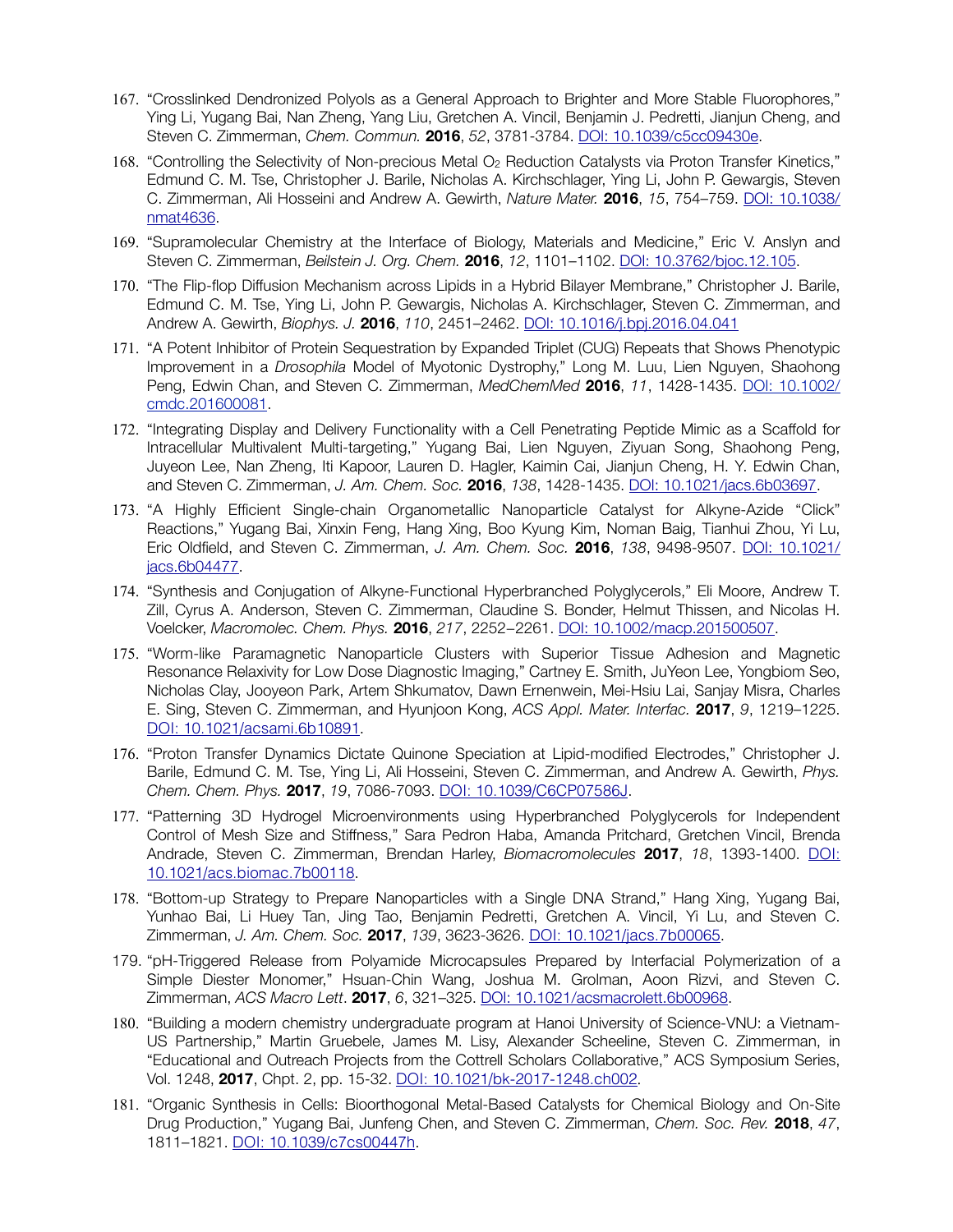- 182. "Engineering Surface of "Living" Therapeutic Cells," Jooyeon Park, Brenda Andrade, Yongbeom Seo, Myung-Joo Kim, Steven C. Zimmerman, Hyunjoon Kong, *Chem. Rev*. **2018**, *118*, 1664−1690. [DOI:](http://dx.doi.org/10.1021/acs.chemrev.7b00157) [10.1021/acs.chemrev.7b00157](http://dx.doi.org/10.1021/acs.chemrev.7b00157).
- 183. "Linear Dendronized Polyols as a Multifunctional Platform for a Versatile and Efficient Fluorophore Design," Ying Li, Katharina Huth, Edzna S. Garcia, Benjamin J. Pedretti Yugang Bai, Gretchen A. Vincil, Rainer Haag, and Steven C. Zimmerman, *Polym. Chem.* **2018**, *9*, 2040-2047. [DOI: 10.1039/](http://dx.doi.org/10.1039/C8PY00193F) [C8PY00193F](http://dx.doi.org/10.1039/C8PY00193F).
- 184. "Enzyme-Like Click Catalysis by a Copper-Containing Single-Chain Polymeric Nanoparticle," Junfeng Chen, Jiang Wang, Yugang Bai, Ke Li, Edzna S. Garcia, Andrew L. Ferguson, and Steven C. Zimmerman, *J. Am. Chem. Soc.* **2018**, *140*, 13695–13702. [DOI: 10.1021/jacs.8b06875](http://dx.doi.org/10.1021/jacs.8b06875).
- 185. "Acid-Triggered, Acid-Generating, and Self-Amplifying Degradable Polymers," Kali A. Miller, Ephraim G. Morado, Shampa R. Samanta, Brittany A. Walker, Arif Z. Nelson, Dung T. Trong, Daniel J. Whitaker, Paul V. Braun, and Steven C. Zimmerman, *J. Am. Chem Soc.* **2019**, *141*, 2838–2842. [DOI: 10.1021/](http://dx.doi.org/10.1021/jacs.8b07705) [jacs.8b07705](http://dx.doi.org/10.1021/jacs.8b07705).
- 186. "AQAMAN, a bisamidine-based inhibitor of toxic protein inclusions in neurons, ameliorates cytotoxicity in polyglutamine disease models," Huiling Hong, Alex Chun Koon, Zhefan Stephen Chen, Yuming Wei, Ying An, Wen Li, Matthew Ho Yan Lau, Kwok-Fai Lau, Jacky Chi-Ki Ngo, Chun-Ho Wong, Ho Yu Au-Yeung, Steven C. Zimmerman, and Ho Yin Edwin Chan, *J. Biol. Chem.* **2019**, *294*, 2757-2770. [DOI:](http://dx.doi.org/10.1074/jbc.RA118.006307) [10.1074/jbc.RA118.006307](http://dx.doi.org/10.1074/jbc.RA118.006307).
- 187. "Intrinsically cell-penetrating multivalent and multi-targeting ligands for myotonic dystrophy type 1," JuYeon Lee, Yugang Bai, Ullas V. Chembazhi, Shaohong Peng, Kevin Yum, Long M. Luu, Lauren D. Hagler, Julio F. Serrano, H. Y. Edwin Chan, Auinash Kalsotra, and Steven C. Zimmerman, *Proc. Natl. Acad. Sci. USA* **2019**, *116*, 8709-8714. [DOI: 10.1073/pnas.1820827116](https://doi.org/10.1073/pnas.1820827116).
- 188. "Polymeric "clickase" accelerates the copper click reaction of small molecules, proteins, and cells," Junfeng Chen, Jiang Wang, Ke Li, Yuhan Wang, Martin Gruebele, Andrew L. Ferguson, and Steven C. Zimmerman, *J. Am. Chem Soc.* **2019**, *141*, 9693-9700. [DOI: 10.1021/jacs.9b04181](https://doi.org/10.1021/jacs.9b04181).
- 189. "Development of Novel Macrocyclic Small Molecules that Target CTG Trinucleotide Repeats," Julio F. Serrano, JuYeon Lee, L. Daniel Curet, Lauren D. Hagler, Sarah E. Bonson, Emma J. Schuster, and Steven C. Zimmerman, *Bioorg. Med. Chem.* **2019**, *27*, 2978-2984. [DOI: 10.1016/](https://doi.org/10.1016/j.bmc.2019.05.022) [j.bmc.2019.05.022](https://doi.org/10.1016/j.bmc.2019.05.022).
- 190. "Structure of an RNA helix with pyrimidine mismatches and cross-strand stacking," Eric J. Montemayor, Johanna M. Virta, Lauren D. Hagler, Steven C. Zimmerman and Samuel E. Butcher, *Acta Crystallogr. Sect. F Struct. Biol. Commun.* **2019**, *F75*, 652-656*.* [DOI: 10.1107/S2053230X19012172.](https://doi.org/10.1107/S2053230X19012172)
- 191. "Independent Control Over Size, Valence, and Elemental Composition in the Synthesis of DNA– Nanoparticle Conjugates," Yugang Bai, Hang Xing, Yunhao Bai, Li Huey Tan, Kevin Hwang, Ji Li, Yi Lu, and Steven C. Zimmerman, *Chem. Sci.* **2020***, 11*, 1564-1572. [DOI: 10.1039/c9sc05656d](https://doi.org/10.1039/c9sc05656d).
- 192. "A Single-Chain Nanoparticle Delivers a Partner Enzyme for Concurrent and Tandem Catalysis in Cells, Junfeng Chen, Ke Li, Jiseon "Lucy" Shon, *J. Am. Chem. Soc.* **2020**, *142*, 4565-4569. [DOI: 10.1021/](https://doi.org/10.1021/jacs.9b13997) [jacs.9b13997](https://doi.org/10.1021/jacs.9b13997).
- 193. "Base-Triggered Self-Amplifying Degradable Polyurethanes with the Ability to Translate Local Stimulation to Continuous Long-Range Degradation," Yanhua Xu, Samya Sen, Qiong Wu, Xujia Zhong, Randy H. Ewoldt, and Steven C. Zimmerman, *Chem. Sci.* **2020**, *11*, 3326-3331. [DOI: 10.1039/c9sc06582b](https://doi.org/10.1039/c9sc06582b).
- 194. "Assessing the Feasibility and Stability of Uracil Base Flipping in RNA-Small Molecule Complexes Using Molecular Dynamics Simulations," Lauren D. Hagler, Sarah E. Bonson, Philip A. Kocheril, and Steven C. Zimmerman, *Can. J. Chem.* **2020**, *98*, 261-269. [DOI: 10.1139/cjc-2019-0421](https://doi.org/10.1139/cjc-2019-0421).
- 195. "Intramolecularly Cross-linked Polymers. From Structure to Function with Applications as Artificial Antibodies and Artificial Enzymes," Junfeng Chen, Edzna S. Garcia, Steven C. Zimmerman, *Acc. Chem. Res.* **2020**, *53*, 1244–1256. [DOI: 10.1021/acs.accounts.0c00178](https://doi.org/10.1021/acs.accounts.0c00178).
- 196. "Structural Basis for Targeting T:T mismatch with Triaminotriazine-Acridine Conjugate Induces a U Shaped Head to Head Four-Way Junction in CTG Repeat DNA," Ching-Ming Chien, Pei-Ching Wu, Roshan Satange, Cheng-Chun Chang, Zi-Lun Lai, Steven C. Zimmerman, Ming-Hon Hou, *J. Am. Chem. Soc.* **2020**, *142*, 11165-11172. [DOI: 10.1021/jacs.0c03591](https://dx.doi.org/10.1021/jacs.0c03591).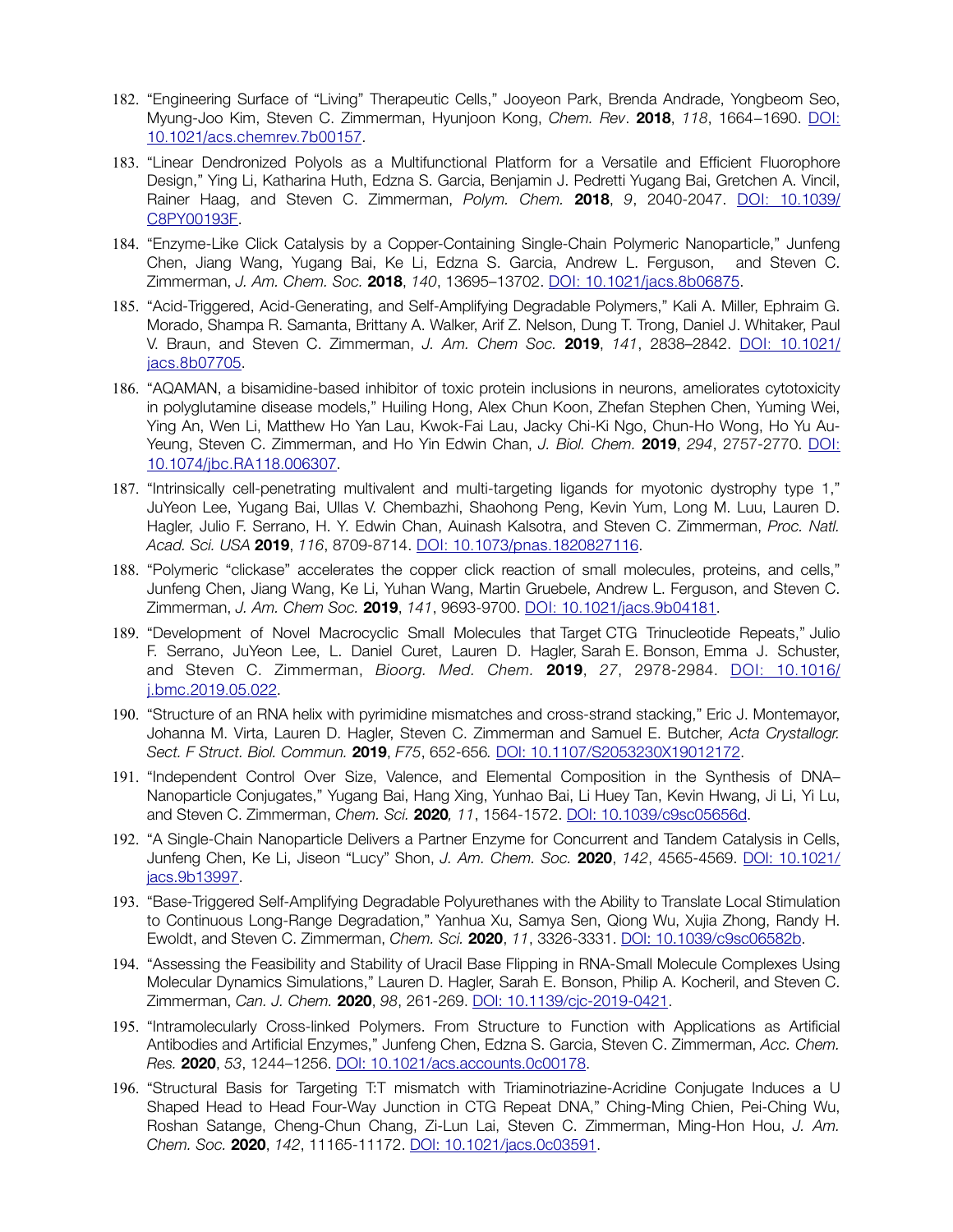- 197. "A Bioorthogonal Small Molecule Selective Polymeric "Clickase," Junfeng Chen, Ke Li, and Sarah E. Bonson, *J. Am. Chem. Soc.* **2020**, *142*, 13966–13973. [DOI: 10.1021/jacs.0c06553](https://doi.org/10.1021/jacs.0c06553).
- 198. "Nonionic Surfactant Properties of Amphiphilic Hyperbranched Polyglycerols," Brenda Andrade, Samuel N. Knewstub, Keith Harris, Christopher J. Tucker, Joshua S. Katz, and Steven C. Zimmerman, *Langmuir* **2020**, *36*, 10103–10109. [DOI: 10.1021/acs.langmuir.0c01349.](https://doi.org/10.1021/acs.langmuir.0c01349)
- 199. "Construction From Destruction Using a Photo-Triggered Self-Propagating Degradable Polyurethane as a One-Pot Epoxy," Yanhua Xu, Ephraim Morado, and Steven C. Zimmerman, *Polymer Chem.* **2020**, *11*, 6215–6220. [DOI: 10.1039/D0PY00779J.](https://doi.org/10.1039/D0PY00779J)
- 200. "Expanded DNA and RNA Trinucleotide Repeats in Myotonic Dystrophy Type 1 Select Their Own Multitarget, Sequence-Selective Inhibitors," Lauren D. Hagler, Long M. Luu, Marco Tonelli, JuYeon Lee, Sam Hayes, Sarah E. Bonson, J. Ignacio Vergara, Samuel E. Butcher, and Steven C. Zimmerman, *Biochemistry* **2020**, *59*, 3463–3472. [DOI: 10.1021/acs.biochem.0c00472](https://doi.org/10.1021/acs.biochem.0c00472).
- 201. "Electrochemical CO2-to-Ethylene Conversion on Polyamine-Incorporated Cu Electrodes," Xinyi Chen, Junfeng Chen, Nawal M. Alghoraibi, Danielle A. Henckel, Ruixian Zhang, Uzoma O. Nwabara, Paul J. A. Kenis, Steven C. Zimmerman, and Andrew A. Gewirth, *Nat. Catal.* **2020**, [DOI: 10.1038/](https://doi.org/10.1038/s41929-020-00547-0) [s41929-020-00547-0](https://doi.org/10.1038/s41929-020-00547-0).
- 202. "A Resistance-Resistant Antimicrobial Oligoamidine with Dual-Selective Mechanisms of Action," Silei Bai, Kailing Yang, Jianxue Wang, Yangfan Xu, Junfeng Song, Yuanxin Gu, Zhen Chen, Min Wang, Carolyn Shoen, Brenda Andrade, Michael Cynamon, Kai Zhou, Hui Wang, Qing-Yun Cai, Eric Oldfield, Steven C. Zimmerman, Yugang Bai, and Xinxin Feng, *Sci. Adv.* **2021**, accepted for publication.
- 203. "Cell Delivery Agent as Drug. A Multitarget Agent Delivers an Antisense Oligonucleotide for Synergistic Activity in Myotonic Dystrophy Type 1," Li, K.; Chembazhi, U. V.; Bonson, S. E.; Chen, J.; Dewald, Z.; Bai, Y.; Kim, D.; Kocheril, P. A.; Chen, J.; Kalsotra, A. and Zimmerman, S. C., under revision.
- 204. "CAG RNAs Induce DNA Damage and Apoptosis by Silencing NUDT16 Expression in Polyglutamine Degeneration," Peng, S.; Guo, P.; Lin, X.; An, Y.; Sze, K. H.; Lau, M. H. Y.; Chen, Z. S.; Wang, Q.; Li, W.;Sun, J. K.; Chan, T.-F.; Lau, K.-F.; Ngo, J. C. K.; Kwan, K. M.; Wong, C.-H.; Lam, S. L., Zimmerman, S. C.; Tuccinardi, T.; Zuo, Z.; Au-Yeung, H. Y.; Chow, H.-M.; and Chan, H. Y. E., submitted.

## **Presentations/Workshops** (\*Indicates plenary, named, or distinguished lecture)

#### **1988**

\*19th NSF Workshop on Organic Synthesis and Natural Product Chemistry; Minary Conference Center, New Hampshire, July 20-24

CIBA-GEIGY Corporation, Summit, New Jersey, Aug. 22 General Electric Corporation, Schenectady, New York, Sept. 8 Purdue University, West Lafayette, Indiana, Sept. 27 Wabash College, Crawfordsville, Indiana, Oct. 4 University of Missouri, Columbia, Missouri, Nov. 4 ICI-Stuart Pharmaceutical Company, Philadelphia, Pennsylvania, Nov. 15

#### **1989**

Upjohn Company, Kalamazoo, MI, Feb. 14 Biomega Inc., Montreal, Canada, March 2 McGill University, Montreal, Canada, March 3 Merck-Frosst Company, Montreal, Canada, March 6 \*8th NSF Workshop on Reactive Intermediates; Quail Roost Conf. Center, Raleigh-Durham, NC, May 13-15 Sandoz Company, May 19 Burroughs Wellcome Company, May 23 Ohio State University, Columbus, Ohio, June 8 \*NSF-SERC Workshop on Molecular Recognition, Rutland Water, England, Oct. 20-24 Yale University, New Haven, Connecticut, Nov. 1 University of Wisconsin-Madison, Madison, Wisconsin, Nov. 9 Indiana-Purdue University Indianapolis, Indianapolis, Dec. 6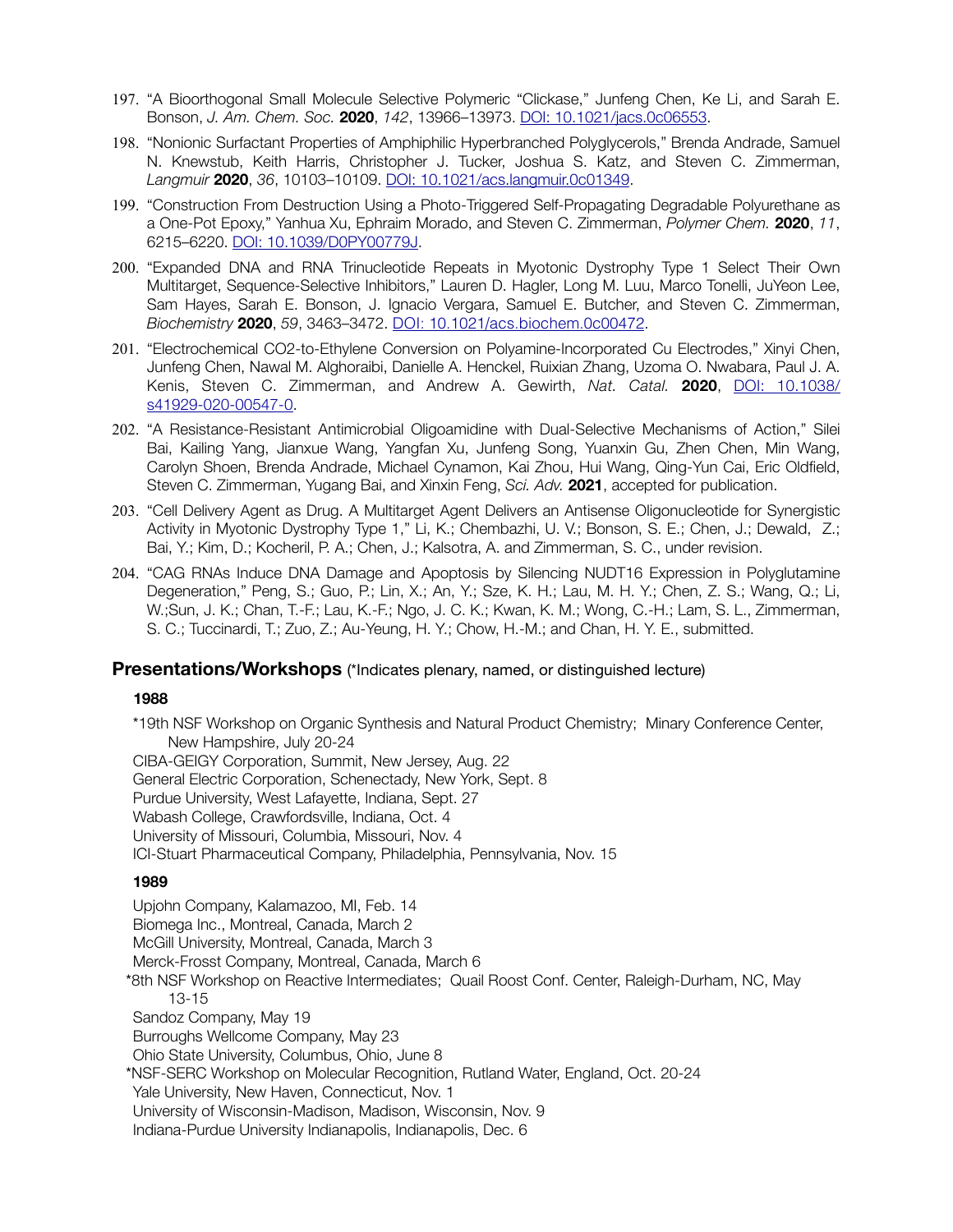University of Illinois-Chicago School of Pharmacy, Chicago, IL, Dec. 14

## **1990**

Indiana University Bloomington, Indiana, Jan. 29 California Institute of Technology, Pasadena, California, Feb. 8 University of California, Irvine, California, Feb. 9 University of California, Riverside, California, Feb. 10 Merck Sharpe and Dohme Research Laboratories, West Point, PA, April 3 \*Naff Symposium on Chemistry and Molecular Biology, University of Kentucky, Lexington, April 16 \*Bioorganic Special Topics Course, University of Minnesota, Minneapolis, MN, April 17-24, (6 lectures) University of Chicago, Chicago, Illinois, May 11 University of California, San Diego, California, May 14 Hoffmann-LaRoche Inc., Nutley, New Jersey, Oct. 4 University of Washington, Seattle, Washington, Oct. 26 University of Alberta, Edmonton, Alberta, Canada, Oct. 29 University of British Columbia, Vancouver, Canada, Oct. 30 University of California-Berkeley, Berkeley, California, Nov. 20

# **1991**

Searle Co., Skokie, IL, Feb. 5

\* ACS National Meeting, Molecular Recognition Symposium, Atlanta, GA, April 15

- \*Great Lakes Regional ACS Meeting, Symposium on Bioorganic Mechanism, Indianapolis, IN, May 29-30 \*13th International Congress of Heterocyclic Chemistry, Oregon State University, Corvalis, OR, Aug. 11-16
- Columbia University, Breslow 60th Birthday Symposium, August 24

Boehringer-Ingelheim, Connecticut, Sept. 5

University of Notre Dame, West Bend, IN, Oct. 3

- State University of New York, Stony Brook, New York, Nov. 14
- American Cyanamid, Lederle Laboratory, Pearl River, New York, Nov. 15

University of Missouri, St Louis, Missouri, Nov. 18

University of Delaware, Newark, Delaware, Dec. 11

# **1992**

University of Illinois-Chicago, Chicago, Illinois, March 17

Indiana State University, Terre Haute, IN, Feb. 17

\*Fifth Biennial Lilly Grantee Symposium, Indianapolis, Indiana, Feb. 24-25

\*National Meeting of American Chemical Society, "Symposium on Emil Fischer: 100 Years of Carbohydrate Chemistry," San Francisco, CA, April 5-10

- Illinois State University, Bloomington, IL, April 24
- University of Rochester, Rochester, NY, May 13

\*Gordon Research Conference on Heterocyclic Compounds, New Hampton, New Hampshire, July 6-10

- \*11th IUPAC Conference on Physical Organic Chemistry, Ithaca College, New York, August 2-7
- \*National Academy of Sciences Molecular Recognition Symposium, Washington D.C., Sept. 10-11

Cambridge University, England, Battersby Retirement Symposium, Sept. 25

University of Nijmegen, Nijmegen, Netherlands, Sept. 29

University of Twente, Enschede, Netherlands, Sept. 30

Texas A & M University, College Station, TX, Oct. 15

University of Texas, Austin, TX, Oct. 16

Washington State University, Pullman,WA, Nov. 16

# **1993**

\*13th Enzyme Mechanisms Conference, Key Largo, Florida, Jan. 6-10 University of Toronto, Toronto, Ontario, Feb. 5 University of Michigan, Ann Arbor, MI, March 3 \*National Meeting of the American Chemical Society, "Symposium on New Macromolecular Architectures and Supramolecular Polymers," Denver, CO, March 28-April 2 Stanford University, Palo Alto, CA, April 21 Princeton University, Princeton, NJ, April 23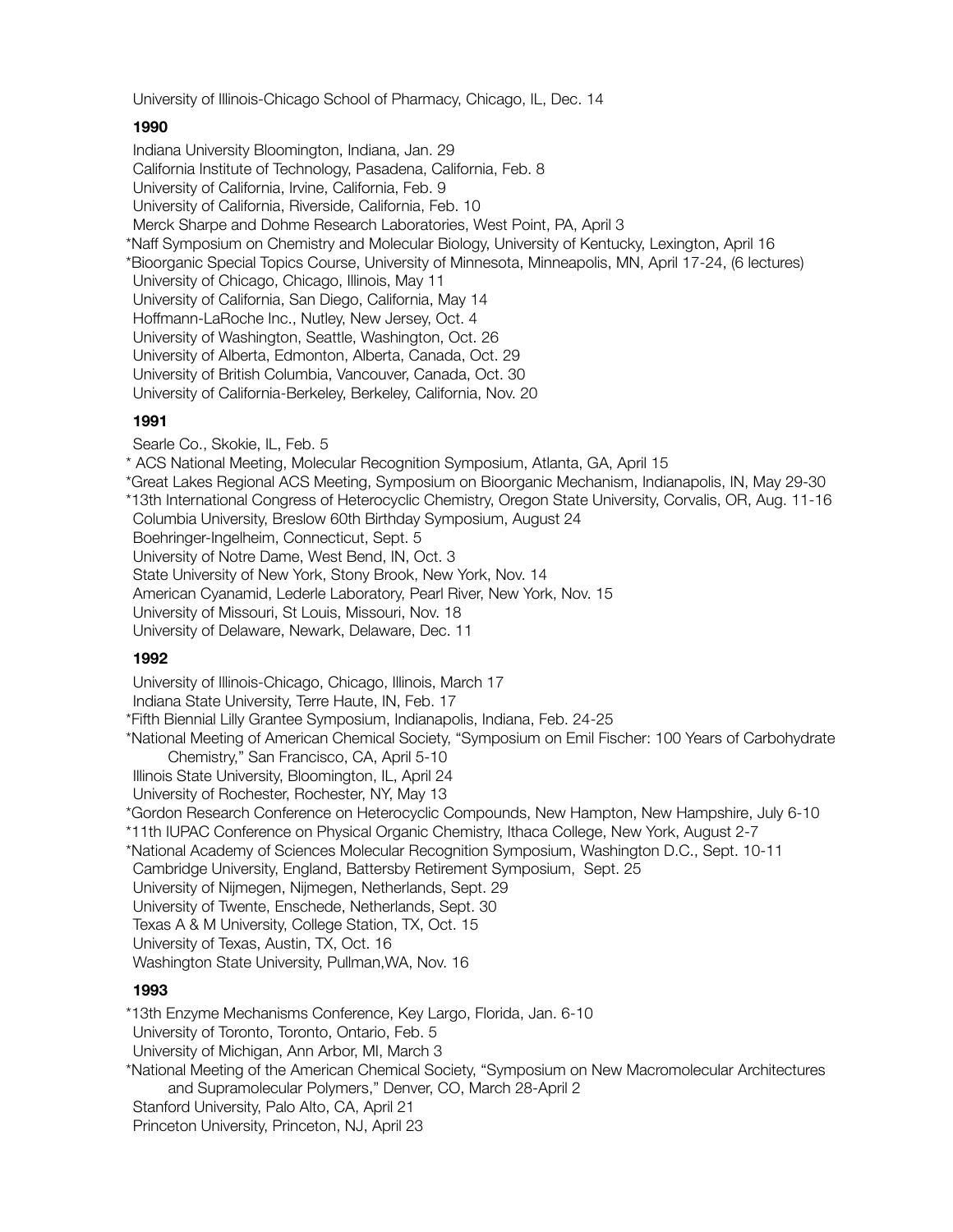\*Royal Society of Chemistry Discussion Meeting: The Chemistry of Biological Molecular Recognition," London, England, April 28-29

Merck Sharp and Dohme, Harlow, England, April 30

\*IUPAC General Assembly, Commission on Physical Organic Chemistry (observer), Lisbon University, Lisbon, Portugal, August 5-12

\*NATO Advanced Research Workshop on Computational Approaches to Supramolecular Chemistry, Strasbourg, France, Sept. 1-5

Michigan State University, East Lansing, Michigan, Oct. 7

Loyola University, Chicago, IL, Oct. 14

Upjohn Company, Kalamazoo, Michigan, Nov. 18

#### **1994**

\*35th IUPAC International Symposium on Macromolecules, (MacroAkron '94) Akron, OH, July 11-15

\*Royal Society of Chemistry, Perkin Division Symposium on Recognition Processes, Birmingham, England, July 24-29

Purdue University, West Lafayette, Indiana, Nov. 15

## **1995**

Chicago Section American Chemical Society, Jan. 20 Chemical Society of Zürich, Eidgenössiche Techniche Hochschule, Zürich, Switzerland, Feb. 8 Duke University, Raleigh-Durham, NC, Feb. 17 Columbia University, New York, N.Y., March 2 University of South Florida, Tampa, FL, March 9 Northeastern New York American Chemical Society, Troy, NY, March 15 Abbott Laboratories, North Chicago, Illinois, March 28 Case Western Reserve University, Cleveland, OH, April 13 University of Pittsburgh, Pittsburgh, PA, Nov. 2 University of Illinois-Chicago, Chicago, IL, Nov. 7 Florida State University, Organic Division Seminar, Tallahassee, FL, Dec. 7 Florida State University, Departmental Colloquium, Tallahassee, FL, Dec. 8

## **1996**

Weizmann Institute of Science, Rehovot, Israel, Organic and Materials Joint Colloquium, April 5

\*Bioorganic Gordon Conference, Plymouth State College, Plymouth, N.H., June 23-28

\*The 1996 Josef Fried Symposium of Bioorganic Chemistry, University of Chicago, Chicago, IL, Sept. 21

\*Joint Symposium on Supermolecules and Nano-Organized Systems, Kyushu University, Fukuoka, Japan, Dec. 5-6

## **1997**

Boston University, Boston, MA, March 17

\*American Physical Society Meeting, Kansas City, MO, March 21

Iowa State University, Trapp Lecture Series, Ames, IA, April 11

Scripps Research Institute, La Jolla, CA, April 29

\*Arthur C. Cope Scholar Award Address, 214th ACS National Meeting, Las Vegas, NV, Sept. 7-11 Cincinnati Section of ACS, Cincinnati, OH, Dec. 3

## **1998**

University of Wisconsin, Madison, WI, May 5, 1998

\*Margaret C. Etter Memorial Lecture, Department of Chemistry, University of Minnesota, Minneapolis, MN, May 22

\*23rd International Symposium on Macrocyclic Chemistry (XXIII ISMC), Turtle Bay, Hawaii, June 7-12

\*16th National Organic Chemistry Conference of the Royal Australian Chemical Institute, Fairmont Resort, NSW, Australia, July 12-17

\*4th European Research Conference on Supramolecular Chemistry (Topic: Advanced Materials), Rolduc, Netherlands, Sept. 10-15

33rd Midwest Region ACS Meeting, Wichita, KS, Nov. 3-6

Universität Essen, Essen, Germany, Nov. 9

Universität Bochum, Bochum, Germany Nov. 10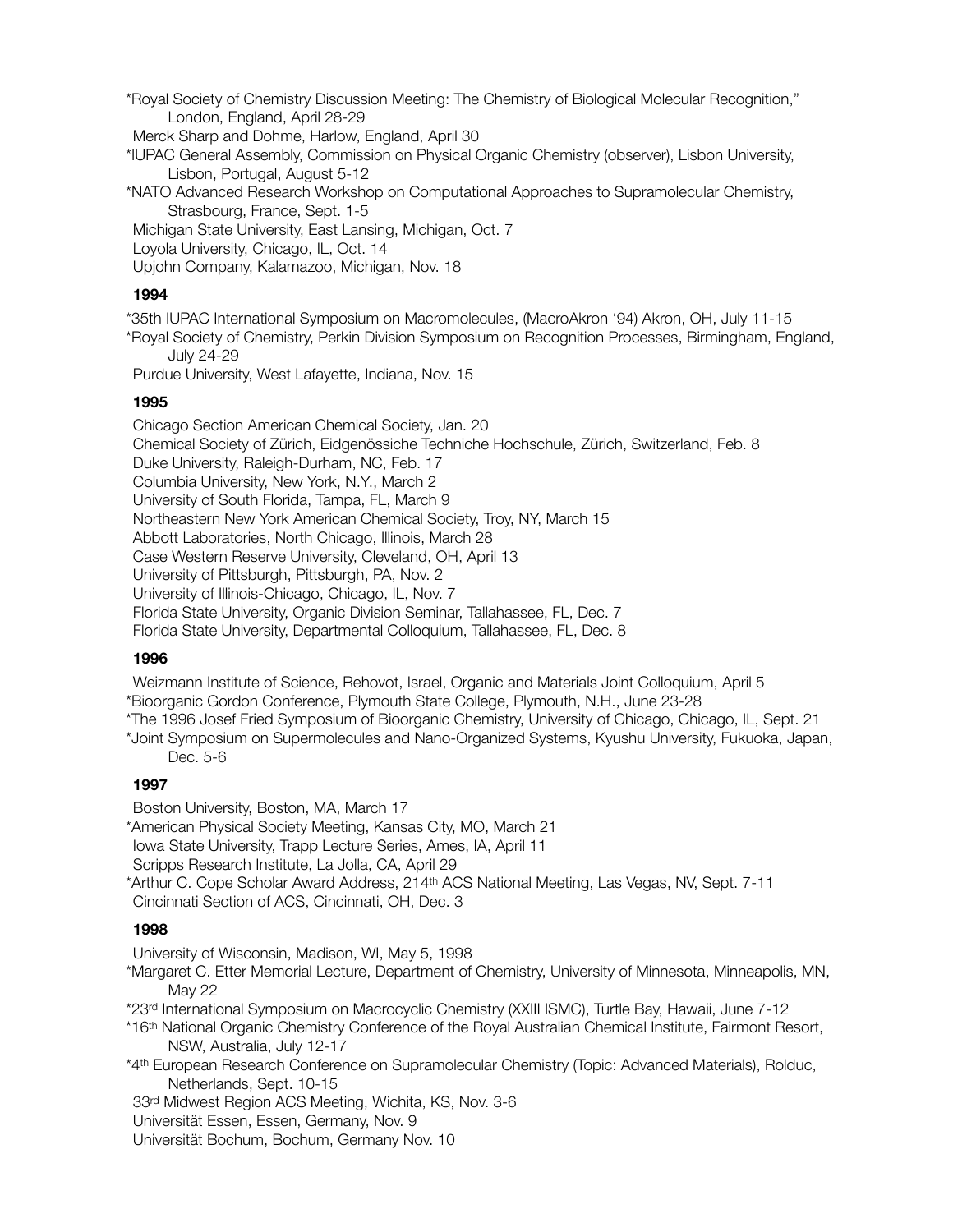Bristol Myers Squibb, Princeton, NJ, Dec. 4

\*University of California-Irvine Symposium on Synthetic Organic Chemistry, Irvine, CA, Dec. 11-12

#### **1999**

\*62nd Okazaki Conference (Structural Heirarchy in Molecular Science. From Nano and Meso Structures to Micro Structures), Okazaki, Japan, Jan. 10-13 Nattick Army Research Laboratory, Nattick, MD, Jan. 25 State University of New York-Stony Brook, Stony Brook, NY March 9 Trinity University, San Antonio, TX, March 23 University of Arizona, Tuscon, AZ, May 17 Columbia University, New York, NY, April 8 Virginia Tech, Blacksburg, VA, April 30 ARO-MURI Review, Aberdeen Proving Grounds, MD, May 9-10 \*1st International Symposium on Dendrimers, Frankfurt, Germany, Oct. 3-4 Ohio State University, Columbus, OH, Nov. 4 Brandeis University, Waltham, MA, April 10 Yale University, New Haven, CT, April 12

## **2000**

ARO-MURI Review, Edgewood, MD, Sept. 20-21 University of Wisconsin-Milwaukee, Milwaukee, WI, Oct. 2 \*Moffatt Lecture in Organic Chemistry, University of British Columbia, Canada, Oct. 16 Simon Fraser University, British Columbia, Canada, Oct. 18 University of Houston, Houston, TX, Oct. 31 Rice, University, Houston, TX, Nov. 1 Texas A&M University, College Station, TX, Nov. 2 University of Pennsylvania, Philadelphia, PA, Nov. 13 DuPont Pharmaceuticals, PA, Nov. 14 University of Chicago, Chicago, IL, Nov. 27 \*Symposium on Dendrimer and Hyperbranched Polymers, PacifiChem 2000, Honolulu Hawaii, Dec. 11-14

## **2001**

State University of New York, Buffalo, NY, Jan. 19 Detroit Mercy College, Detroit, MI, Feb. 6 R. Breslow 70th Birthday Symposium, Columbia University, New York, NY, March 24 Frontiers in Chemistry, Case Western Reserve University, Cleveland, OH, March 29 New York University, New York, NY, Oct. 5 Purdue University, West Lafayette, IN, Nov. 13

## **2002**

University of Texas, Austin, TX, April 19 University of Southern Illinois, Carbondale, IL, May 1 Great Lakes ACS Regional Meeting, Minneapolis, MN, June 2-4 \*Gordon Research Conf., Organic Structures and Properties, Spring-8, Hyogo, Japan, July 28-Aug. 2 \*12th International Symposium on Supramolecular Chemistry (ISSC-XII), Eilat, Israel, Oct. 6-11 University of Maryland, College Park, Nov. 14, 2002 Indiana University, Bloomington, IN, Nov. 18, 2002 North Dakota State University, Fargo, ND, Dec. 5, 2002

## **2003**

UCLA, Los Angeles, CA, Jan. 16 Georgia Institute of Technology, Atlanta, GA, March 6 Washington University, Symposium for George Gokel's St. Louis Section ACS Award, St. Louis, April 11 University of Virginia, Charlottesville, VA, April 25 \*226th ACS National Meeting, Organic Division, New York, NY, Sept 8 \*226th ACS National Meeting, Polymer Division, New York, NY, Sept 10 \*International Dendrimer Symposium 3 (IDS-3), Sept. 17-20, Berlin, Germany. 11th Foresight Institute Conference on Molecular Nanotechnology, Oct. 9-11, San Francisco, CA.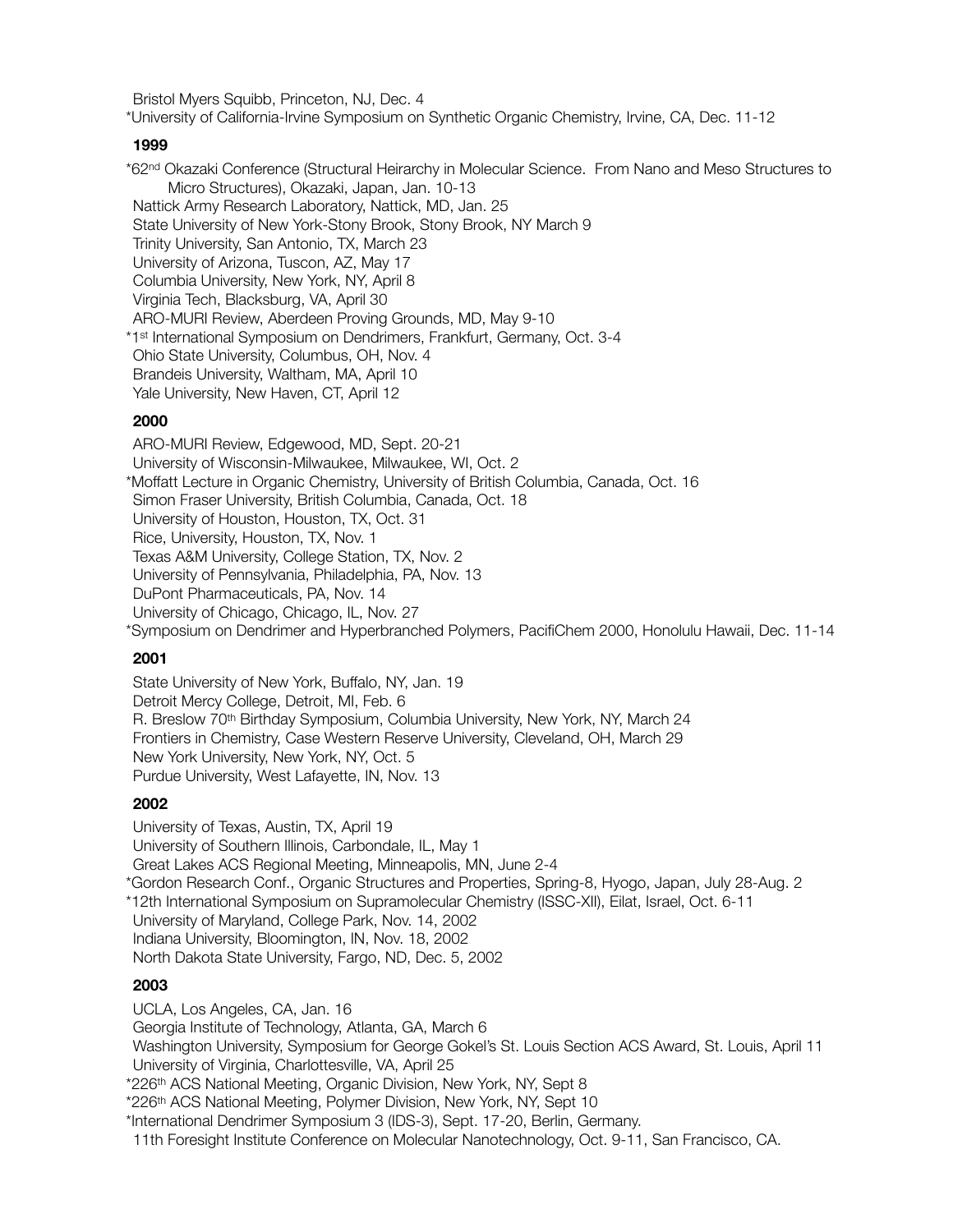University of Arkansas, Little Rock, AR, Oct. 27. Princeton University, Princeton, NJ, Nov. 6. DuPont Central Research, 2003 Pedersen Seminar Series, Wilmington, DE. Nov. 19 Fall Meeting, Material Research Society (MRS), Boston, MA, Dec. 1-5

#### **2004**

Vanderbilt University, Nashville, TN, March 3 Northwestern University, Evanston, IL, Feb. 13 Eindhoven University of Technology, Netherlands, May 12-13 University of Iowa, Iowa City, IA, Nov. 12 Nanohour Talk, Beckman Institute, University of Illinois, Dec. 3 \*Merck Frosst Lecture, University of Alberta, Alberta, Canada, Dec. 6

## **2005**

\*Distinguished Visiting Professor, University of Florida, Gainesville, FL, 11-12 University of Dortmund, Dortmund, Germany, Jan 31 \*Abbott Lecturer, Montana State University, Bozeman, MT, March 4 ICI-National Starch and Chemical Company, Bridgewater, NJ, April 4 Rohm and Haas Company, Springhouse, PA, April 5 4th Intl Dendrimer Symp., Central Michigan University, Mount Pleasant, MI, May 18-21 2005 USA-Japan Forum: Advances in Polymer Chemistry and Their Impacts Upon Society, South Lake Tahoe, CA, June 24-28 Ben Gurion University, Beer Sheeba, Israel, July 24 Molecular Recognition with Polymeric Materials symposium, National ACS Meeting, Washington, DC, Aug. 28 – Sept. 1, 2005 Symposium on Biomineralization and Bio-Inspired Chemistry, PacifiChem, Honolulu, HI, Dec. 15-20. Symposium on Molecule Based Materials, PacifiChem, Honolulu, HI, Dec. 15-20

## **2006**

University of Texas at Arlington, Arlington, TX, Feb. 16 Florida State University, Tallahassee, FL, March 17 University of Michigan, Ann Arbor, MI, March 28 NIH Mentoring Workshop, Washington, D.C., May 10-14 International Symposium on Supramolecular and Macrocyclic Chemistry, Vancouver, British Columbia, Canada June 25-30

Organic Approaches to Nanotechnology symposium, National ACS Meeting, San Francisco, CA, Sept. 12 \*VII Congreso Internacional De Quimica Aplicada, Sociedad de Alumnos de Licenciado en Ciencias

Químicas del Tecnológico de Monterrey, Monterrey, Mexico, Sept. 20-22

University of Puerto Rico, Rio Piedras, San Juan, PR, Nov. 15

Peking University, Department of Polymer Science and Engineering, Peking, China, Dec. 20

Tsinghua University, Department of Chemistry, Peking, China, Dec. 21

ShangHai Institute of Organic Chemistry, ShangHai, China, Dec. 22

## **2007**

\*Robert Lutz Lecturer, University of Virginia, Charlottesville, VA, Feb. 2

\*Davis Lecturer, University of South Carolina, Charleston, SC, Feb. 23

\*UC Irvine-Pfizer Symposium on Organic Chemistry, University of California-Irvine, CA, March 3

Centre for Self-Assembled Chemical Structures Lecturer, McGill University, Toronto, Canada, March 14 Concordia University, Montreal, Canada, March 15

Ronald Breslow Award for Achievement in Biomimetic Chemistry: Symposium in Honor of François Diederich; ACS National Meeting, Chicago, IL March 25-29

Nanostructures from Block Copolymers and Supramolecular Polymers; ACS National Meeting, Chicago, IL March 25-29.

Rohm and Haas Company, Springhouse, PA, May 2.

ICI-National Starch and Chemical Company, Bridgewater, NJ, May 3

NIH, NSF, DOE Sponsored Workshop - Excellence Empowered by a Diverse Academic Workforce: Achieving Racial & Ethnic Equity in Chemistry, Arlington, VA, Sept. 24-26

New York University, New York, NY, Nov. 2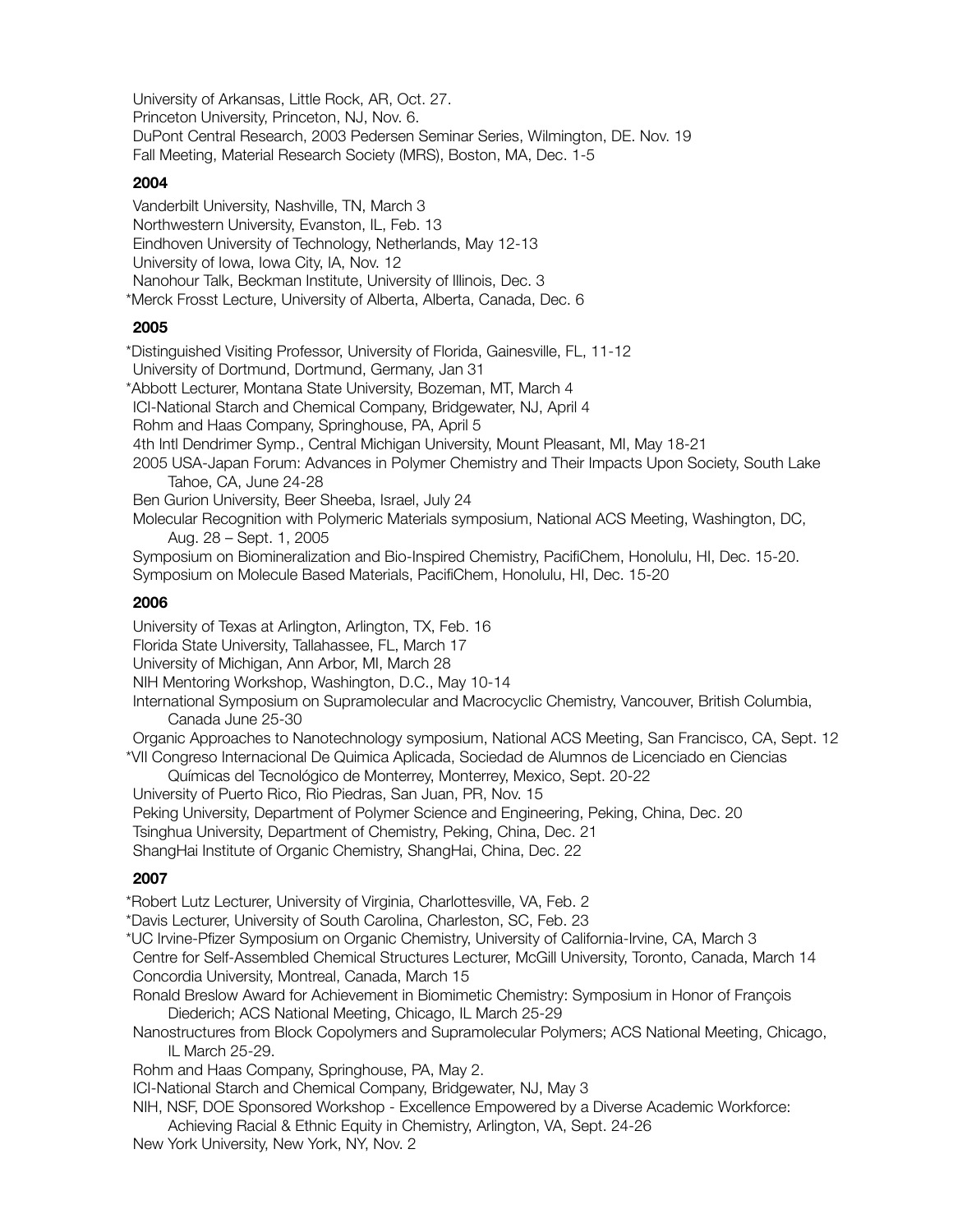Tulane University, New Orleans, Nov. 26

## **2008**

University of Utah, Salt Lake City, UT, Feb. 21 235th ACS National Meeting, Symposium on Chemical Evolution II: From Origins of Life to Modern Society, New Orleans, LA, April 6-10 Hanoi University of Science, Ha Noi, Vietnam, Aug. 3 Chinese University of Hong Kong, Hong Kong, Aug. 4 University of North Carolina, Chapel Hill, NC, Sept. 19 University of Pennsylvania, Philadelphia, PA, Nov. 3

## **2009**

Southern University, Baton Rouge, LA, Jan. 29 Louisiana State University, Baton Rouge, LA, Jan. 30 International Dendrimer Symposium, Stockholm, Sweden, June 14-18 Freie Universität Berlin, Germany, Oct. 2

## **2010**

\*Kilpatrick Lecture Series, Symposium on "Recent Advances in Polymer Science and Engineering," Illinois Institute of Technology, Feb. 19

Weizmann Institute, Rehovot, Israel, March 7

\*"Highs in Chemistry and Biology Conference," Dead Sea, Israel, March 9-11.

Hanoi University of Science, Ha Noi, March 24

National University of Singapore, Singapore, March 26

\*Earl H. and Marian A. Beling Lecture in the Department of Chemistry, Illinois Wesleyan University, Bloomington, IL, April 5

\*93rd Canadian Chemistry Conference, Canadian Society for Chemistry, Toronto, Ontario, Canada, May 29-June 2

\*NSF Workshop on Macromolecular, Supramolecular and Nanochemistry, Arlington, VA, June 14-16.

\*Macro2010, 'Polymer Science in the Service of Society,' 43rd IUPAC World Polymer Congress, Glasgow, Scotland, July 11-16

240th ACS National Meeting, Boston, MA Aug. 22-25

Emory University, Atlanta, GA, Sept. 21

University of Georgia, Athens, GA, Sept. 22

Korean Chemical Society Meeting, Oct. 14-15, Daegu, Korea

Yonsei University Symposium, Oct. 16, Seoul, Korea

PacifiChem 2010, Symposium on Supramolecular Catalysis, Honolulu, HI, Dec. 15-20

# **2011**

National Diversity Equity Workshop, Washington, DC, Jan. 24-26

241st ACS National Meeting, Symposium on "Recent Progress in Catalytic and Biomimetic Chemistry," Anaheim, CA, (Breslow Retirement Symposium), March 27-31

University of Michigan, Ann Arbor, MI, April 8

University of Toronto, Canada, April 15

Symposium on Supramolecular Materials, 94th Canadian Chemistry Conference and Exhibition (CSC 2011), Montreal, Quebec, June 5-9

\*6th International Symposium on Macrocyclic and Supramolecular Chemistry (6-ISMSC) to be held at the University of Sussex, Brighton, UK July 3-9

 242nd ACS National Meeting, Denver, CO - Symposium on "Supramolecular Chemistry for Organic Materials Design," Aug. 28-Sept. 1

# **2012**

243rd ACS National Meeting, Symposium in Memory of Dr. David Y. Gin, San Diego, CA, March 25-29 Alpha Chi Sigma Chemistry Fraternity, Faculty Chat, University of Illinois, Urbana, IL, April 10 Fudan University, Shanghai, China, May 9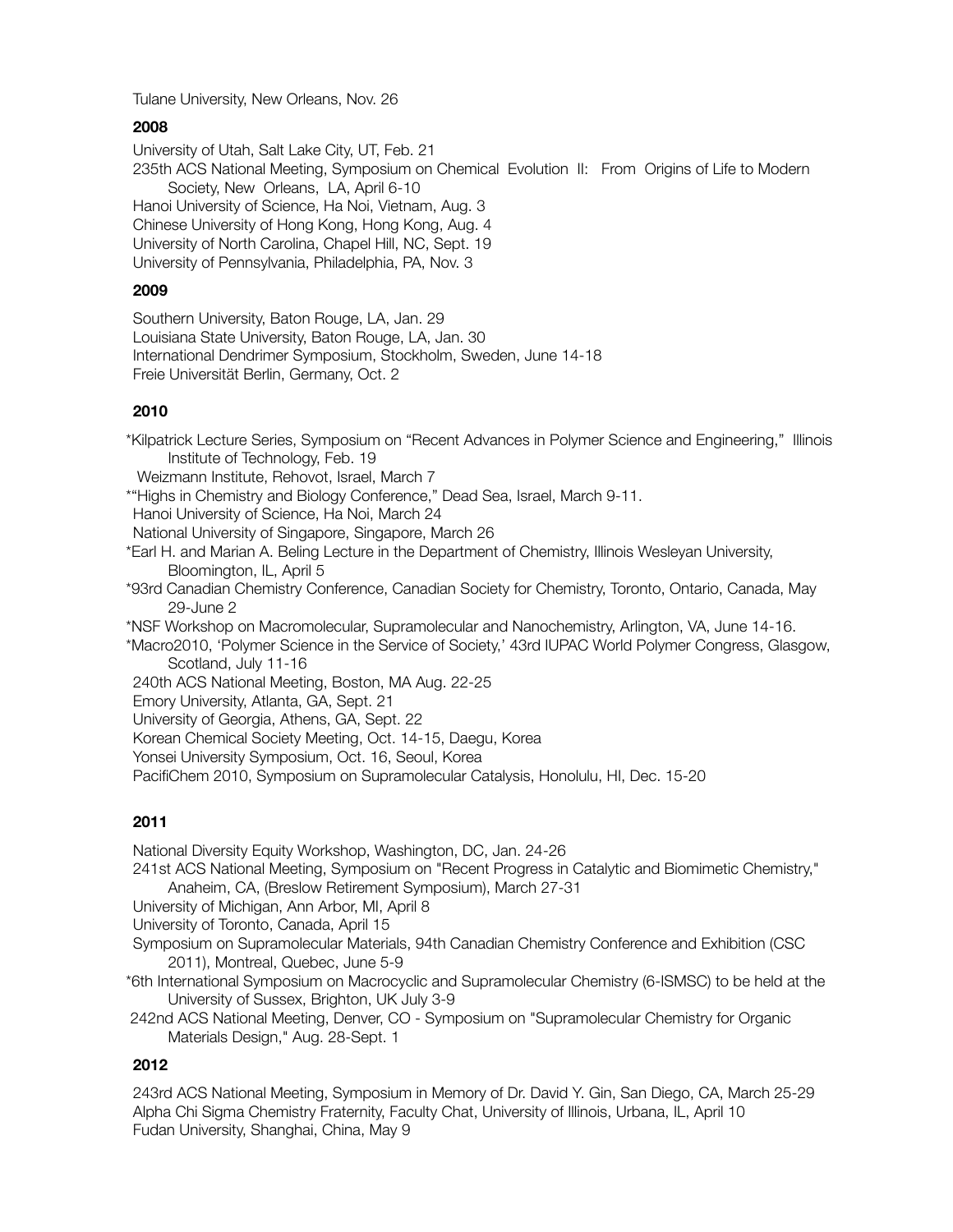Zhejiang University, Hangzhou China, May 12 Northwest University, Xi'an, China, May 14

## **2013**

246th ACS National Meeting, Supramolecular Nanomaterials Symposium, Indianapolis, IN, Sept. 9 Dow Chemical Company, Midland MI, Nov. 13

National Science Camp of Kishore Vaigyannik Protsahan (KVPY) speaker/participant, Indian Institute of Science, Bangalore, India, December 5-7

Department of Chemistry, Indian Institute of Science, Bangalore, India, Dec. 8

## **2014**

Novartis Pharmaceutical Company, Cambridge, MA, January 28

Purdue University, West Lafayette, IN, March 4

9th International Symposium on Macrocyclic and Supramolecular Chemistry (ISMSC-9), Shanghai, China, June 7-11.

Xinjiang Technical Institute of Physics & Chemistry CAS, Ürümqi, Xinjiang, China, June 12

Xinjiang Technical Institute of Engineering, CAS, Ürümqi, Xinjiang, China, June 13

American Chemical Society National Meeting, San Francisco, CA, August 10-14

MDA 1st Illinois Muscle Summit, Springfield, IL, November 15

Myotonic Dystrophy and the Brain: Brainstorming DM Symposium, University of Florida Center for Neurogenetics, Gainesville, FL, Dec. 15,16

## **2015**

249th ACS National Meeting, Denver, CO, March 22-26

NSF Workshop on Accelerating our Understanding of Supramolecular Chemistry in Aqueous Solutions, Washington DC, May 30th – June 4th

Ben Gurion University, Beer Sheba, Israel, Sept. 15

Hanoi University of Science, Hanoi, Vietnam, Dec. 8

Pacifichem 2015, Honolulu, HI, Dec. 15

## **2016**

University of Texas at Austin, Austin, TX, March 4 Myotonic Dystrophy Association Muscle Summit, Chicago, IL, March 11 251st ACS National Meeting in San Diego, CA from March 13-17 Tohoku University, Sendai, Japan, Sept. 20 A3RONA2016, (Asian 3 Roundtable on Nucleic Acids,Fukuoka 2016), Fukuoka, Japan, Sept. 22-24 ISNAC2016 (The 43rd International Symposium on Nucleic Acids Chemistry), Nishi-ku, Kumamoto, Japan, Sept. 27-29 Technion – Israel Institute of Technology, Haifa, Israel, Dec. 1 The 1st Adama – BGU symposium, Ben Gurion University, Beer Sheva, Dec. 5 Tel Aviv University, Tel Aviv, Israel, Dec. 11

# **2017**

Duke University, Raleigh, NC, Jan. 31

David Y. Gin Symposium, Memorial Sloan-Kettering Cancer Institute, New York, NY, March 27 National Cancer Institute-Frederick, Chemical Biology Laboratory, Frederick, MD, April 13

Tsinghua University, Peking, China, May TA

Share The Vision, Office of Technology Management, University of Illinois, Urbana, IL, Sept. 21

Pfizer-Sponsored Symposium on RNA-Small Molecule Interactions, New York Academy of Sciences, NY, Sept. 26

## **2018**

Bioorganic Chemistry Gordon Research Conference, Proctor Academy, Andover, NH, June 10-15